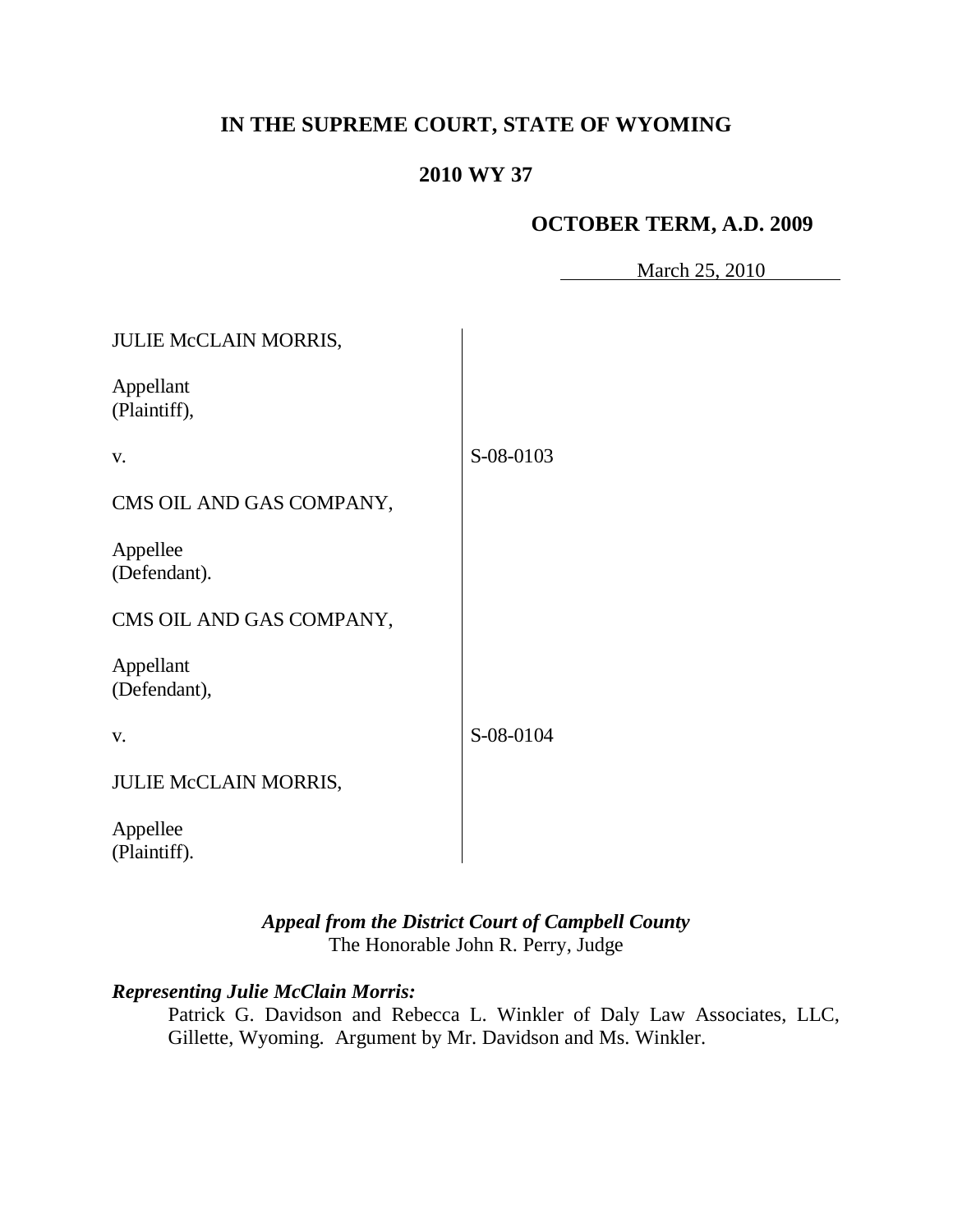#### *Representing CMS Oil and Gas Company:*

Thomas F. Reese, Drake D. Hill and Orintha E. Karns of Brown, Drew & Massey, LLP, Casper, Wyoming. Argument by Mr. Reese.

*Before VOIGT, C.J., and GOLDEN, HILL, KITE, and BURKE, JJ.*

*KITE, J., delivers the opinion of the Court; GOLDEN, J., files a dissenting opinion.*

**NOTICE: This opinion is subject to formal revision before publication in Pacific Reporter Third. Readers are requested to notify the Clerk of the Supreme Court, Supreme Court Building, Cheyenne, Wyoming 82002, of typographical or other formal errors so correction may be made before final publication in the permanent volume.**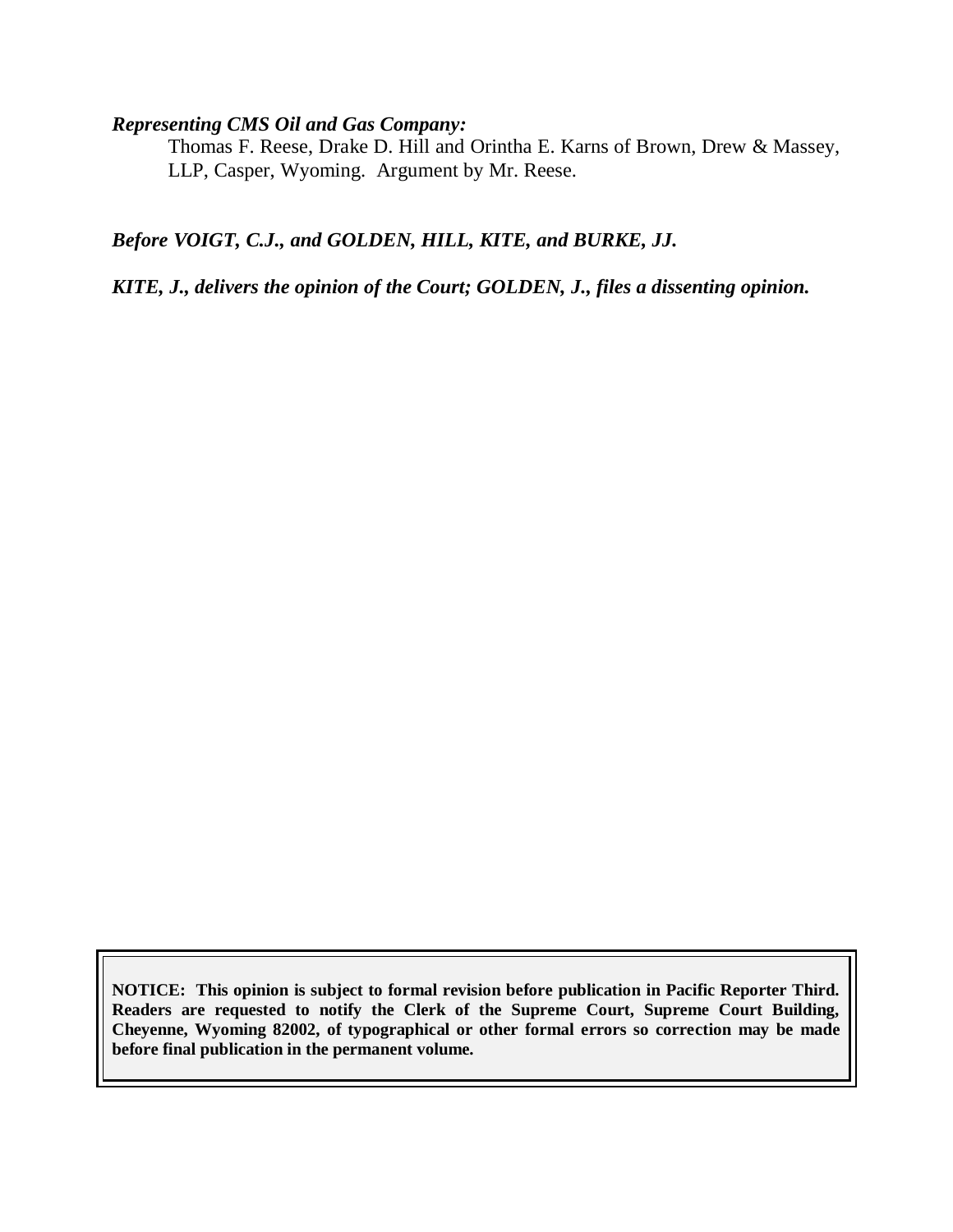### **KITE, Justice.**

[¶1] Julie McClain Morris owns an overriding royalty interest in gas wells operated by CMS Oil and Gas Company (CMS). Believing CMS was not properly reporting production or paying her royalties, Ms. Morris brought suit under the Wyoming Royalty Payment Act (WRPA), Wyo. Stat. Ann. § 30-5-301 thru 30-5-305 (LexisNexis 2009). After a bench trial, the district court found that CMS ultimately had paid the royalties due Ms. Morris but in some instances had not complied with the WRPA, by either not timely paying them to her or placing them in escrow and by not reporting production as required. The district court imposed reporting penalties against CMS and awarded both parties attorney's fees.

[¶2] Ms. Morris appealed the district court judgment and CMS cross appealed. Ms. Morris asserts the district court erred in awarding CMS attorney's fees, applying the reporting penalty, finding that CMS had paid the royalties due and properly reported production and applying the WRPA escrow provision. CMS contends the district court erred in concluding it failed to properly report and awarding Ms. Morris attorney's fees. We affirm in part, reverse in part, and remand for further proceedings.

#### **ISSUES**

[¶3] In appeal No. S-08-0103, Ms. Morris presents the following issues:

A. Did the district court err in awarding attorney's fees and costs to the non-prevailing party?

B. Did the district court err in applying the \$100.00 penalty set forth in Wyoming Statute § 30-5-303(c)?

C. Did the district court err in refusing to award damages to [Ms. Morris] for the non-payment of royalties?

D. Did the district court err in finding [CMS] properly reported production to [Ms. Morris]?

E. Did the district court err in its application of the safeharbor provision found in the Act.

In appeal No. S-08-0104, CMS presents the following two issues: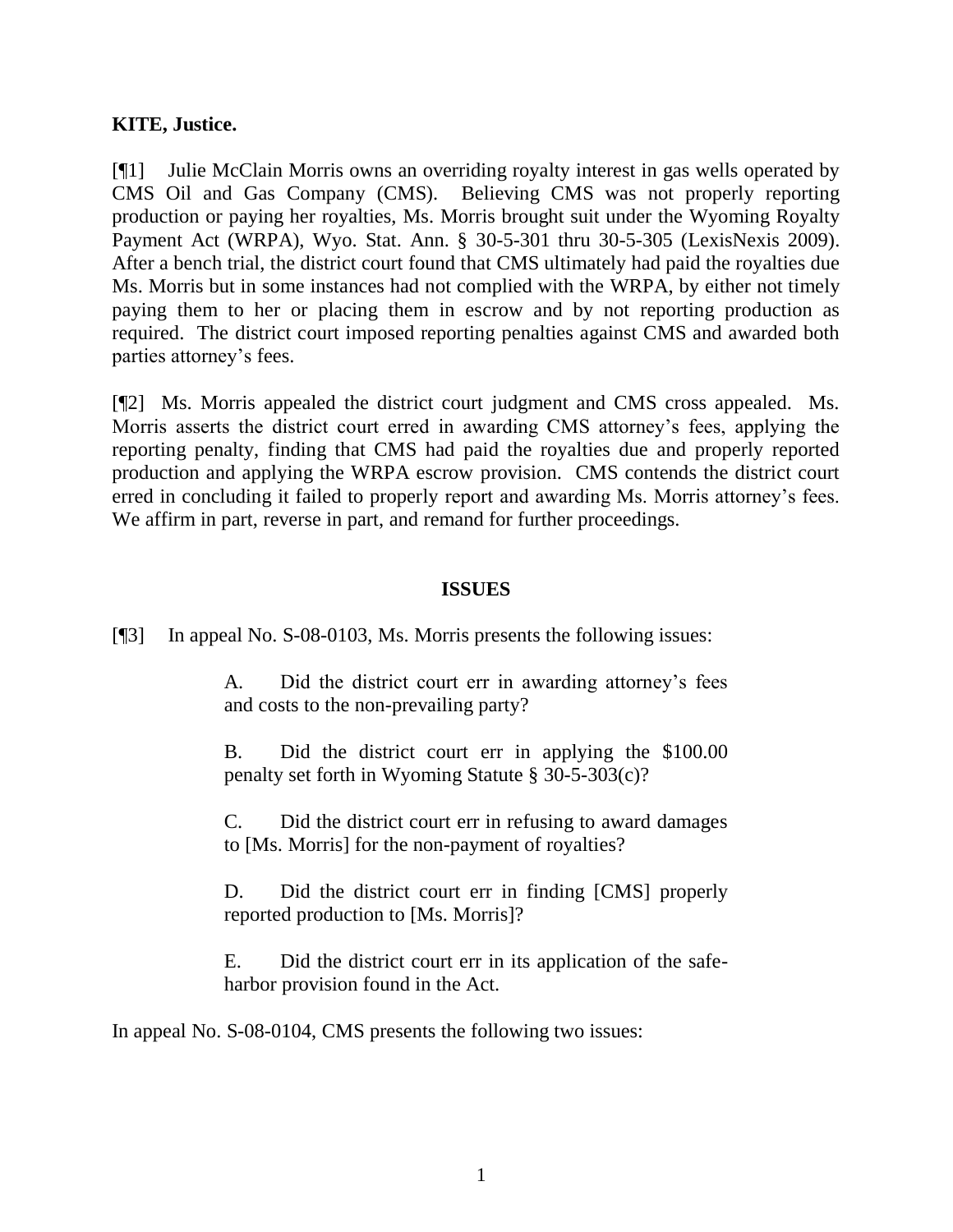1. Was the award of any reporting penalties under the Wyoming Royalty Payment Act (WYO. STAT. ANN. § 30-5- 301, *et seq*.) improper?

2. Did [Ms. Morris] improve her position through litigation, so as to allow her to be a prevailing party for any portion of the case?

#### **FACTS**

[¶4] Ms. Morris owns overriding royalty interests in minerals located in northeastern Wyoming. From April of 1999 until May of 2002, CMS produced minerals and operated wells in which Ms. Morris had an overriding royalty interest. CMS first sold production from the wells in December of 1999. CMS obtained title opinions that listed Ms. Morris as a presumed holder of overriding royalty interests, but also reflected problems with her title. Because of the title problems, CMS did not consistently pay her or place the funds in escrow as required by the WRPA.

[¶5] In March of 2002, Ms. Morris filed a complaint in which she claimed that CMS had violated the WRPA by failing to timely pay her for production or, alternatively, pay the amounts due into an escrow account, and by failing to properly report production.<sup> $1$ </sup> CMS answered the complaint generally denying the claims. The parties proceeded with discovery and, in September of 2005, CMS filed a motion for summary judgment.<sup>2</sup> In deciding the motion, the district court summarized the parties' respective positions as follows:

 $\overline{a}$ 

<sup>&</sup>lt;sup>1</sup> Ms. Morris also named Pennaco Energy, Inc. (Pennaco) as a defendant. At the time she filed her complaint, Pennaco and CMS each owned roughly 50% of most of the wells at issue. In May of 2002, CMS sold its interest to Pennaco. Ms. Morris and Pennaco reached a settlement and Pennaco was dismissed from the action prior to trial.

In addition to her claims under the WRPA, Ms. Morris asked for an accounting and alleged claims for breach of the covenant of good faith and fair dealing, unjust enrichment, and conversion. The district court held the WRPA gave Ms. Morris a statutory cause of action that supplanted her common law claims. Ms. Morris did not appeal the district court's ruling on her common law claims.

<sup>&</sup>lt;sup>2</sup> In its November 2, 2005, decision letter on CMS's motion for summary judgment, the district court described what had occurred in the intervening two and a half years as follows:

<sup>[</sup>Ms. Morris and CMS] have engaged in a surfeit of pleadings, motions, and responses now accounting for more than four feet of the Campbell County Clerk of Court's shelving space. The matter immediately at hand stems from the September 16, 2005 filing by [CMS] of its Motion for Summary Judgment . . . and the accompanying, heavily-exhibited . . . memorandum. [Ms. Morris] filed her equally exhibit-laden [response] on October 5, 2005.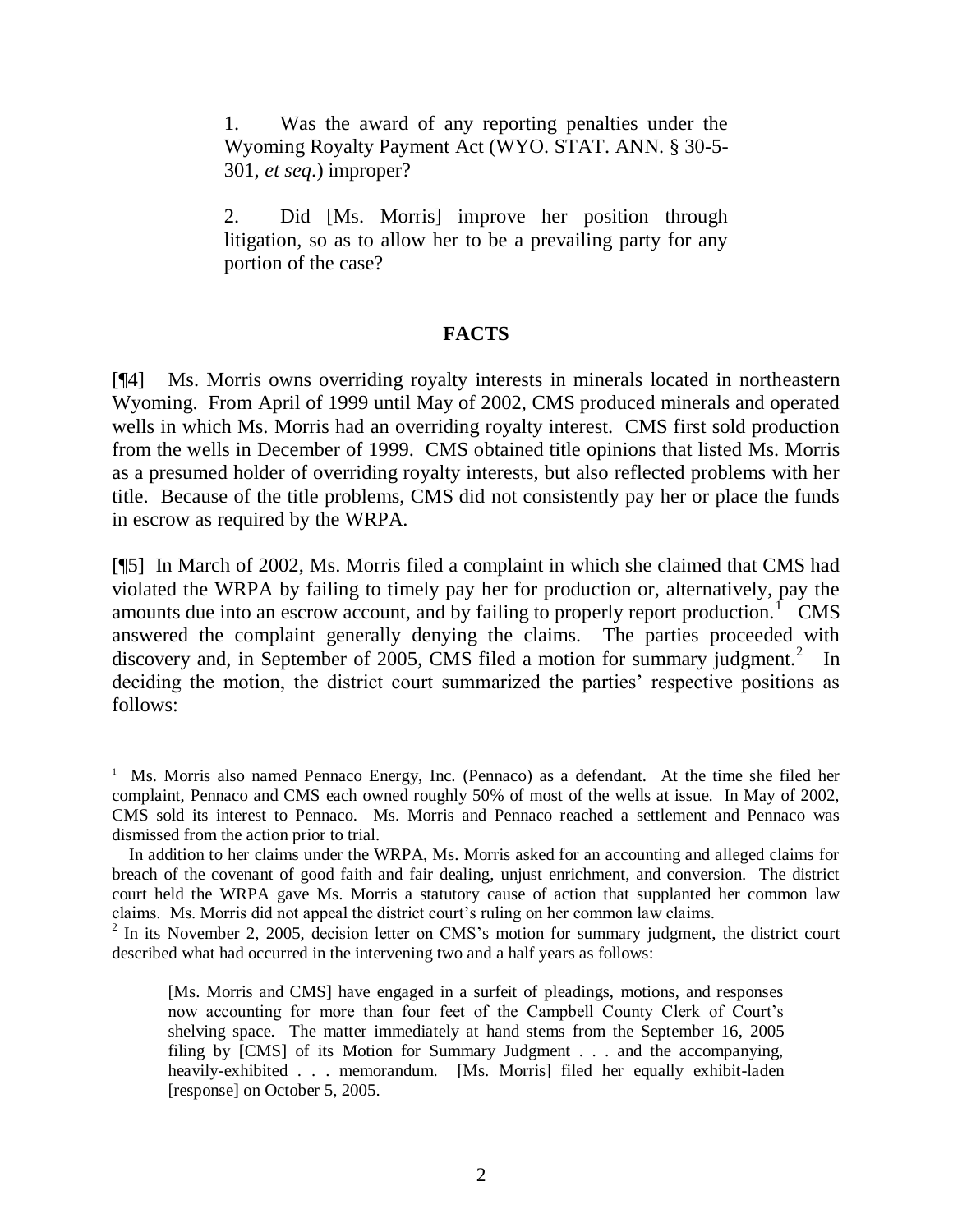Succinctly put, despite the plethora of pleadings to date, the process has culminated with the parties unable to agree on substantive matters. [CMS's] argument . . . is a straightforward one: it argues that upon discovery of defects in [Ms. Morris's] title to certain leases it escrowed royalty payments and assisted [Ms. Morris] in curing such defects. Once defects in [Ms. Morris's] title were cured, it timely paid all sums owed to [her], and thus has no liability.

[Ms. Morris's] response is that after three years of legal wrangling [CMS] still owes her \$9,367.64 in royalties and late payment interest, plus court costs and attorney's fees, plus reporting penalties which – according to her method of calculation – total millions of dollars.

After considering the parties' briefs, supporting documents and arguments, the district court determined questions of fact existed as to whether CMS owed Ms. Morris royalty payments and violated the WRPA and it denied the motion.

[¶6] The district court convened a three day bench trial. The district court subsequently issued a decision finding that Ms. Morris had failed to prove that CMS owed her additional royalty payments and, although a preponderance of the evidence tended to show that CMS did not fully comply with the WRPA prior to escrowing funds in April of 2002, a preponderance of the evidence also showed that CMS had actually overpaid her by the time of trial. The district court concluded that CMS violated the WRPA prior to paying the funds into escrow and Ms. Morris would not have been paid had she not brought legal action, however CMS had paid her in full as of November 25, 2002—the date of the last escrow payment. The district court also found that CMS did not submit the reports required by the WRPA and imposed the statutory penalty for failure to report. For reasons that will be explained in subsequent paragraphs, the district court awarded Ms. Morris attorney's fees up to the date that CMS had paid her the royalty amounts due in full, and awarded CMS attorney's fees from that point through trial.

### **DISCUSSION**

### *1. Royalty Payments*

[¶7] Ms. Morris asserts CMS did not properly pay her royalties and the district court's finding that it did is incorrect. Consideration of this issue, as well as the other issues presented, requires an understanding of the WRPA. The provisions of the WRPA governing payment for production state in pertinent part as follows: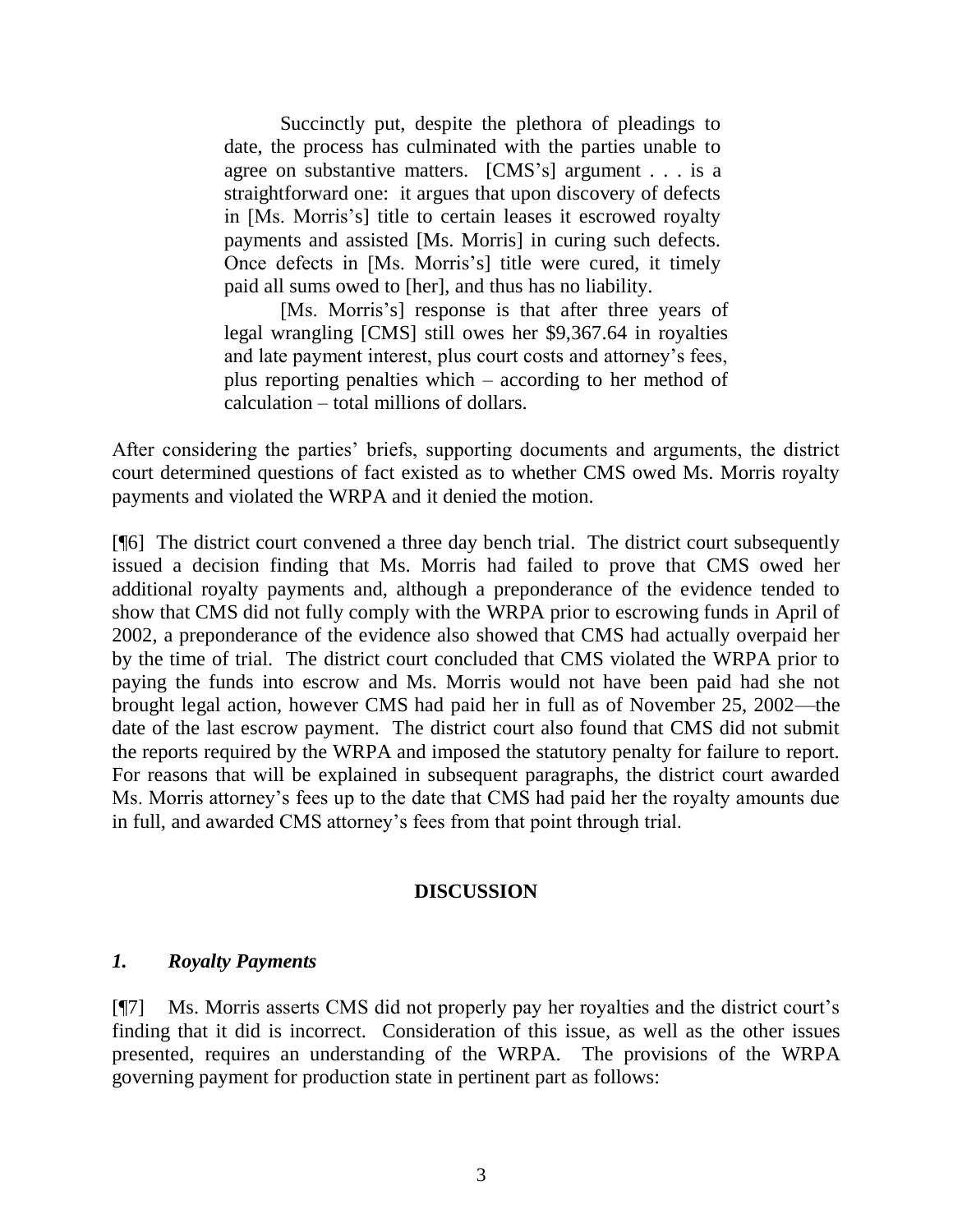### **§ 30-5-301. Payment for production; time for payment; payor.**

(a) The proceeds derived from the sale of production from any well producing oil, gas or related hydrocarbons in the state of Wyoming shall be paid to all persons legally entitled thereto, except as hereinafter provided, commencing not later than six (6) months after the first day of the month following the date of first sale and thereafter not later than sixty (60) days after the end of the calendar month within which subsequent production is sold, unless other periods or arrangements for the first and subsequent payments are provided for in a valid contract with the person or persons entitled to such proceeds. Payments shall be made directly to the person or persons entitled thereto by the lessee or operator or by any party who assumes such payment obligation under any legal arrangement.

. . . .

## **§ 30-5-302. Payment for production; interest on late payments.**

Any delay in determining any person legally entitled to an interest in the proceeds from production shall not affect payments to all other persons entitled to payment. In instances where payment cannot be made for any reason within the time limits specified in W.S. 30-5-301(a), the lessee or operator; purchaser or other party legally responsible for payment shall deposit all proceeds credited to the eventual interest owner to an escrow account in a federally insured bank or savings and loan institution in Wyoming . . . . Payment of principal and accrued interest from such accounts shall be paid by the escrow agent to all persons legally entitled thereto within thirty (30) days from the date of receipt by the escrow agent of final legal determination of entitlement thereto. . . .

## **§ 30-5-303. Payment for production; penalty for violation; jurisdiction; costs and fees.**

 (a) Any lessee or operator, purchaser or other party legally responsible for payment who violates the provisions of this article is liable to the person or persons legally entitled to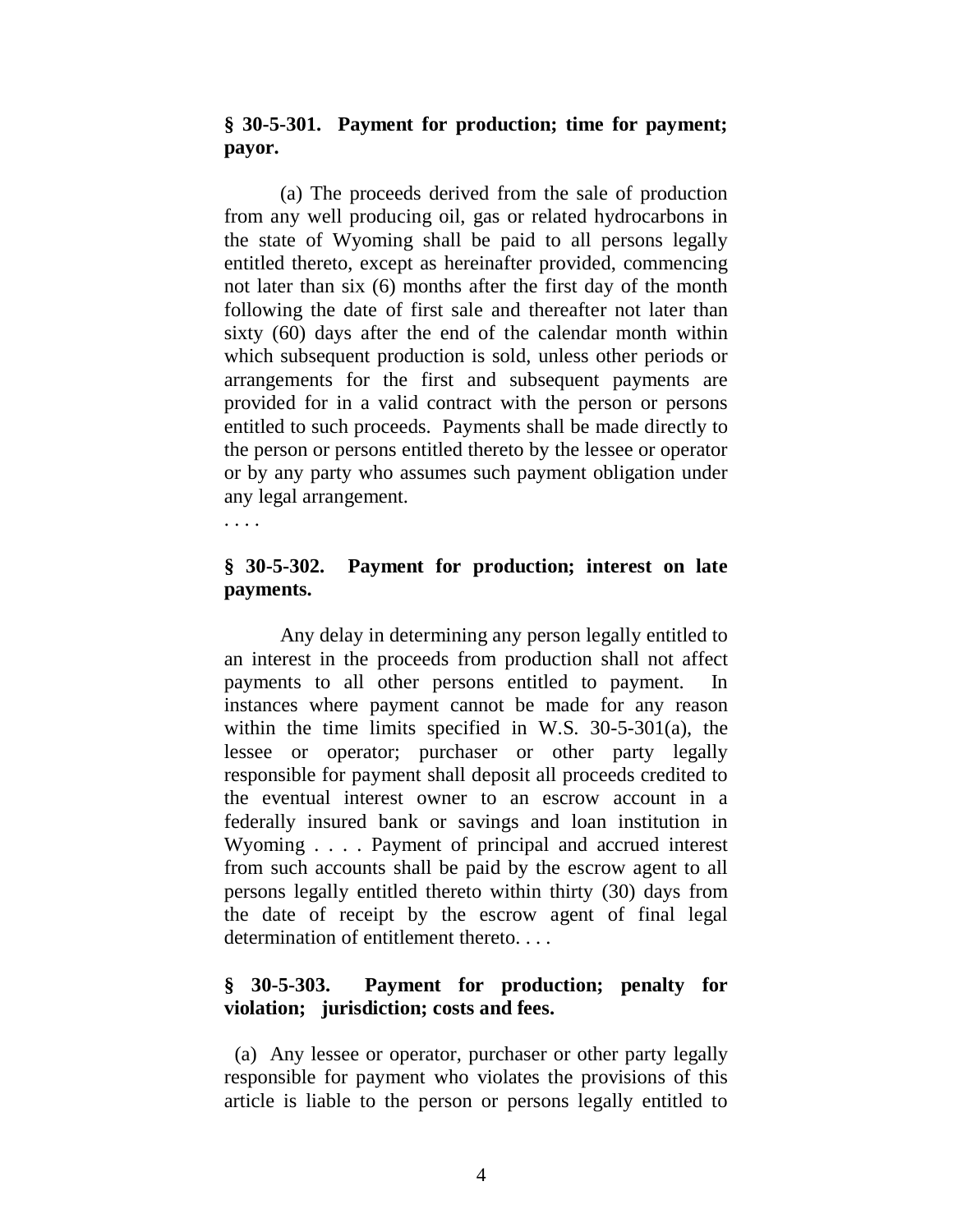proceeds from production for the unpaid amount of such proceeds, plus interest at the rate or eighteen percent (18%) per annum on the unpaid principal balance from the due date specified in W.S. 30-5-301(a).

 (b) The district court for the county in which a well producing oil, gas or related hydrocarbons is located has jurisdiction over all proceedings brought pursuant to this article and the prevailing party in any proceedings brought pursuant to this article shall be entitled to recover all court costs and reasonable attorney's fees.

[¶8] Pursuant to these provisions, CMS was required to pay the proceeds from the sale of production to those legally entitled within six months after the first day of the month following the date of first sale and thereafter not later than sixty days from the end of the calendar month in which subsequent production was sold. Section 30-5-301(a). In the event it could not determine who was legally entitled to these proceeds, CMS was required to deposit the proceeds into an approved escrow account and, failing that, was required to pay a penalty of 18% interest on the unpaid balance. Sections 30-5-302, 30- 5-303(a).

[¶9] From the evidence presented at trial, the district court found that CMS began producing coal bed methane from the leases in April 1999. The first sale of production occurred in December of 1999. Pursuant to § 30-5-301(a), CMS was required to pay Ms. Morris by June of  $2000$ .<sup>3</sup> However, the district court found that Ms. Morris did not begin receiving royalty payments until November 24, 2000. CMS also did not escrow any funds during the period from June to November of 2000. The district court found that CMS suspended payments to Ms. Morris again on January 29, 2002; however, CMS did not deposit funds into an escrow account until April 8, 2002.

[¶10] In spite of finding that CMS failed either to timely make payments to Ms. Morris or into an escrow account, the district court concluded that ultimately CMS had paid Ms. Morris all she was due. The district court based this conclusion on the following findings: CMS had paid Ms. Morris \$7,054.76 in royalties before it suspended payments on January 25, 2002; CMS deposited \$28,139.86 in the escrow account on April 8, 2002; CMS instructed the bank to distribute funds to Ms. Morris on September 18, 2002, and on September 30, 2002, the bank sent Mrs. Morris a check for \$25,871.94; on October 11, 2002, CMS instructed the bank to distribute additional funds and on November 25, 2002, the bank sent Ms. Morris a check for \$5,730.71. The district court further found from the evidence presented that Ms. Morris failed to meet her burden of proving that she was

 $\overline{a}$ 

 $3$  The district court found that CMS "suspended payments" to Ms. Morris on or about January 12, 2000. The basis for this finding is unclear given that CMS was not required to pay her until June of 2000, six months from the date of first sale, which was December of 1999.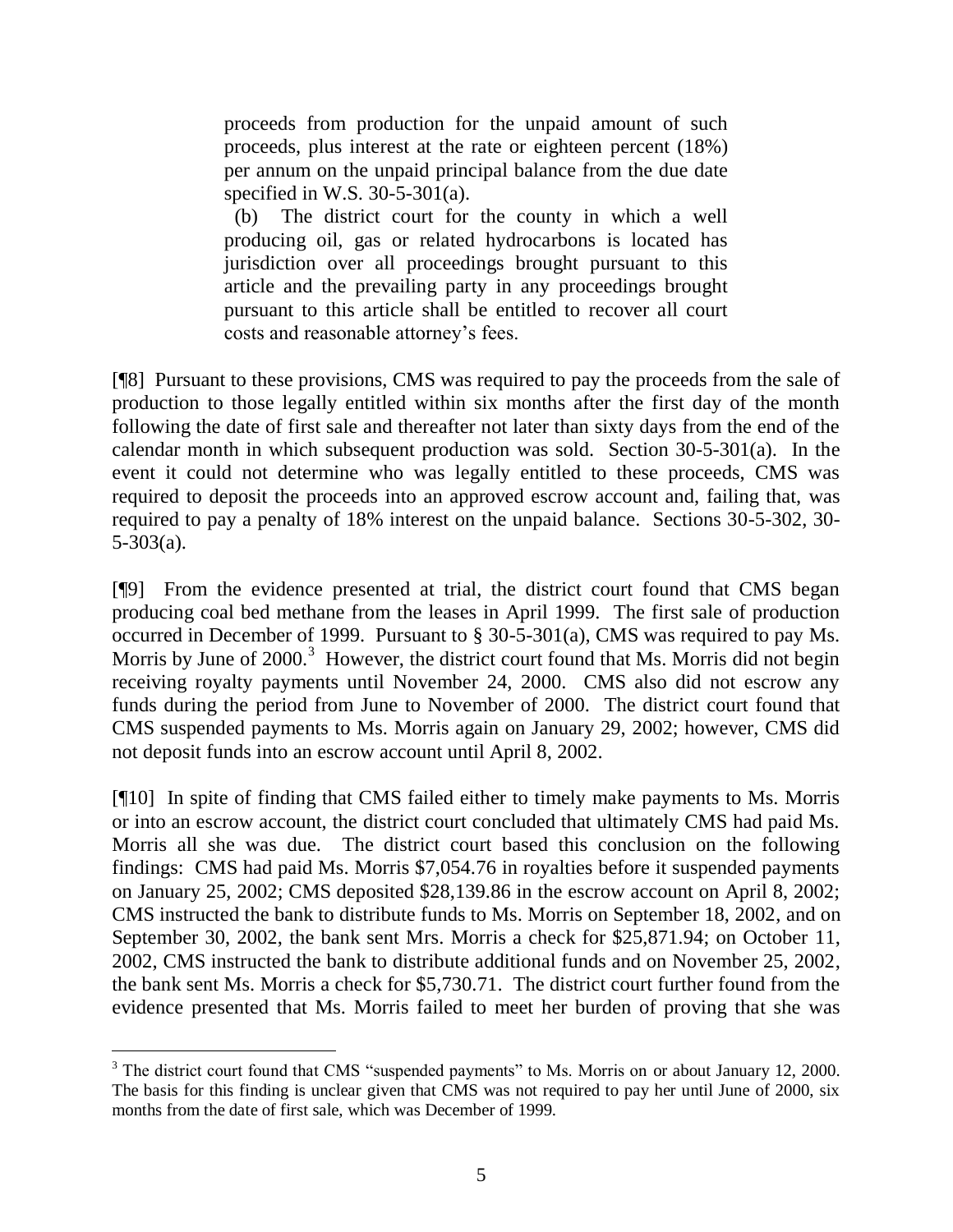owed any more than the \$38,657.41, either in royalties or as interest on the amounts CMS failed to timely pay or escrow.

[¶11] Ms. Morris's principal claim on appeal is that the district court's findings are clearly erroneous because there was no way for her, or the court, to determine from CMS's records whether she was properly paid. She contends CMS did not provide the documentation necessary to make that determination and the documentation it did provide was unreliable. She claims CMS's after the fact revisions and overstatements of payments further contributed to the problem of determining whether she was properly paid. She also asserts CMS's own expert witness testified she was not paid royalties on some wells.

[¶12] The following principles govern our review of a district court's determinations following a bench trial:

> ―The factual findings of a judge are not entitled to the limited review afforded a jury verdict. While the findings are presumptively correct, the appellate court may examine all of the properly admissible evidence in the record. Due regard is given to the opportunity of the trial judge to assess the credibility of the witnesses, and our review does not entail re-weighing disputed evidence. Findings of fact will not be set aside unless they are clearly erroneous. A finding is clearly erroneous when, although there is evidence to support it, the reviewing court on the entire evidence is left with the definite and firm conviction that a mistake has been committed."

With regard to the trial court's findings of fact,

"we assume that the evidence of the prevailing party below is true and give that party every reasonable inference that can fairly and reasonably be drawn from it. We do not substitute ourselves for the trial court as a finder of facts; instead, we defer to those findings unless they are unsupported by the record or erroneous as a matter of law."

The district court's conclusions of law, however, are subject to our *de novo* standard of review.

*Lieberman v. Mossbrook*, 2009 WY 65, ¶ 40, 208 P.3d 1296, 1308 (Wyo. 2009) (citations omitted).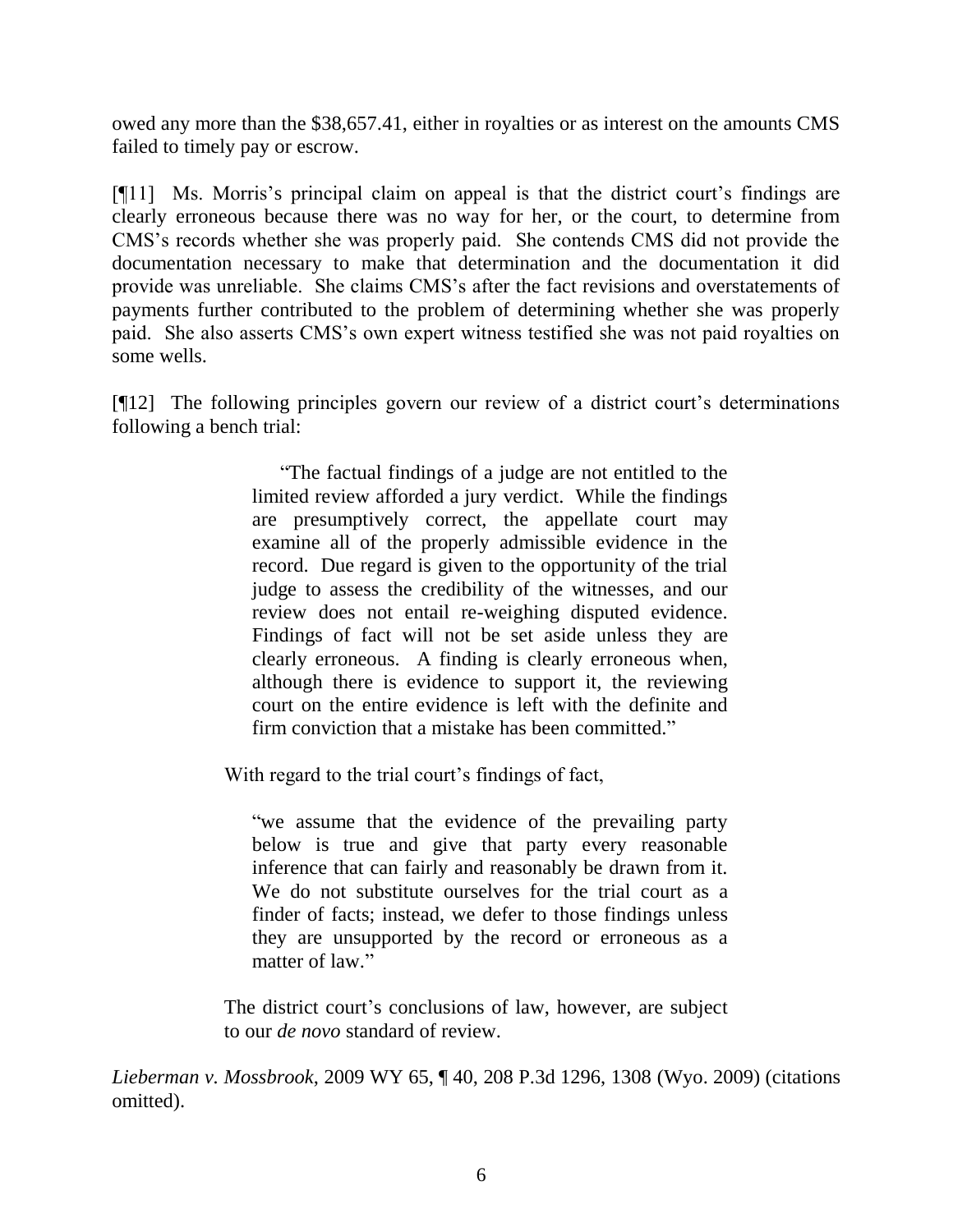[¶13] Viewing the evidence in accordance with the above principles, we uphold the district court's determination that Ms. Morris failed to prove she was owed royalties or interest beyond the \$38,657.41 CMS had paid as of November 2002. Ms. Morris presented no evidence proving the royalty amount she was owed. Ms. Morris expressly testified she was unsure of the amount but that her expert would know. Her expert testified that, while there were some irregularities in the reports, they ultimately resolved themselves. The only actual discrepancies he found were accounted for by direct payments from CMS to creditors of Ms. Morris who had acquired an interest in her royalty payments. Thus, Ms. Morris failed to prove that she was entitled to additional royalty payments beyond those CMS had made to her as of November of 2002.

[¶14] Turning to Ms. Morris's claim that she was unable to prove her damages because of CMS's actions, we address first her contention that she could not prove her damages because CMS refused to produce the necessary documentation during discovery. Evidence was presented supporting a conclusion that Ms. Morris was granted access to all the documentation that CMS had generated concerning her royalty interests. CMS made the materials available to Ms. Morris at offices in Denver, Colorado, and Casper, Wyoming. Additionally, CMS's expert testified he provided Ms. Morris's expert all pertinent material he had in his possession and Ms. Morris's expert acknowledged the same.

[¶15] Ms. Morris asserts the documentation CMS provided was unreliable. She relies heavily on an internal CMS memorandum dated April 20, 2001. The memorandum states that internal research into production information had revealed incorrect first dates of sale and/or volume numbers for approximately thirty wells reported between August 2000 and November 2000. On this basis, Ms. Morris asserts that the production numbers for all 221 wells in which she has an interest, at all pertinent times, were untrustworthy. We are not convinced. The memo reflects an effort by CMS to ensure the accuracy of its production numbers and suggests that the mistakes identified were corrected. In addition, a large portion of the memorandum is devoted to explaining the remedial measures that had already been put into place and the remedial measures that would be put into place in the near future to ensure accurate reporting. Thus, while this memorandum discloses CMS had some initial problems with its reporting on some wells it does not prove that the information CMS ultimately provided was unreliable.

[¶16] Ms. Morris also argues that CMS's production numbers as reported to her were unreliable because they did not match the production numbers reported to the Wyoming Oil and Gas Conservation Commission (WOGCC) as reflected on the WOGCC website. One difficulty with this assertion is that the WOGCC website includes a disclaimer that its numbers should not be relied upon. Additionally, CMS's expert testified certain of the WOGCC website numbers were incorrect because CMS had revised some production figures reported to the WOGCC down to zero and submitted the revised production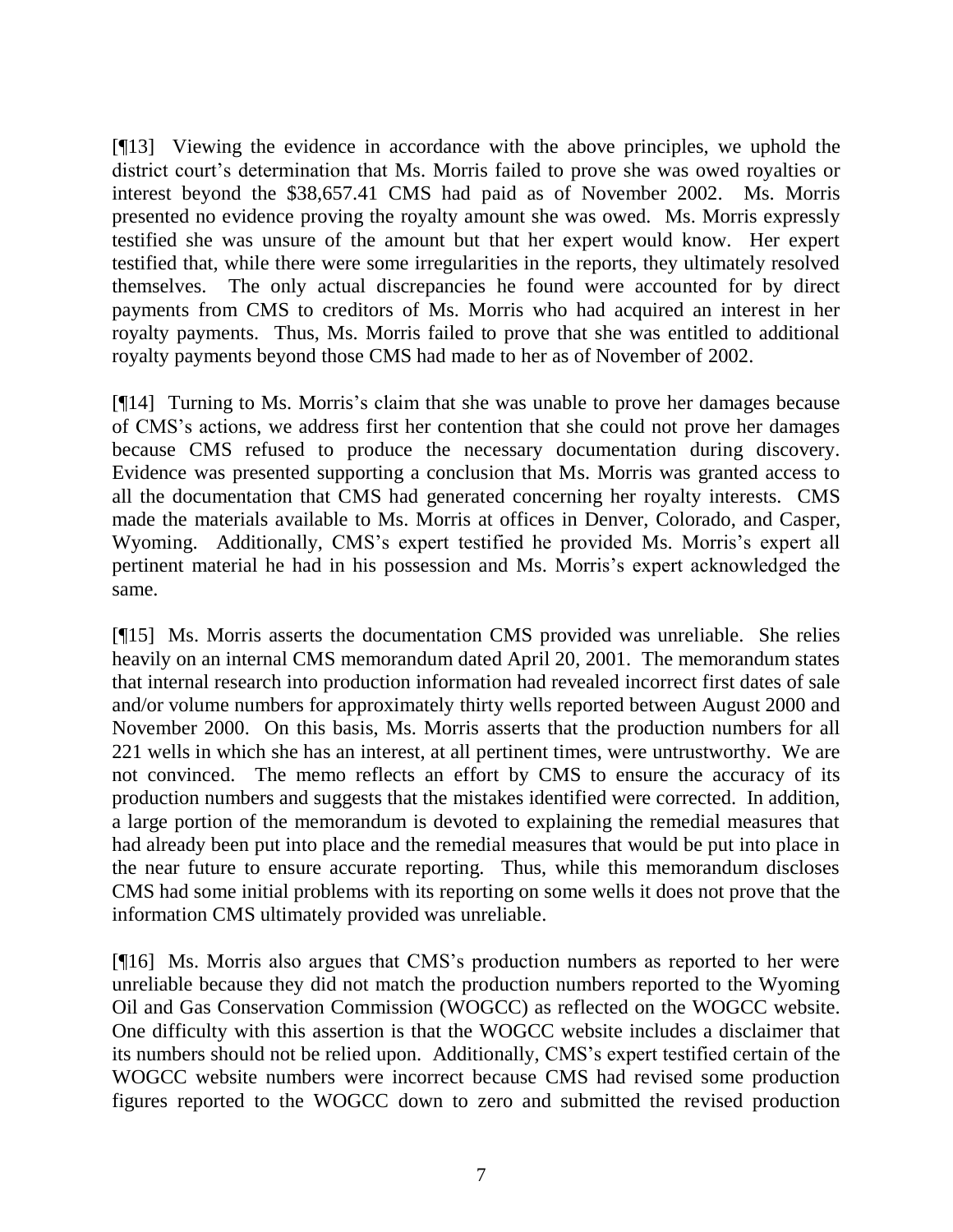report to the WOGCC which were not reflected on the website. Rather than substantiating Ms. Morris's claim that CMS's numbers were unreliable, the evidence suggested only that the WOGCC numbers Ms. Morris relied upon were not reliable.

[¶17] Ms. Morris's final argument concerns the wells for which she never received reporting or payment. Her expert testified he found approximately thirty-three wells for which she had never received payment. He was never asked to calculate the royalty amount due on those wells. He made a quick calculation and guessed the "royalty" interest would be probably less than \$500." CMS's expert testified only three such wells existed. He testified the production numbers including the volumes calculated for these wells by Ms. Morris's expert were correct. No competent evidence on the sales price of this production, however, was ever presented. Again, the record supports the district court's conclusion that Ms. Morris failed in her burden of proof.

[¶18] Having examined all of the properly admissible evidence, we uphold the district court's conclusion that CMS ultimately paid Ms. Morris more than she was due. Viewing the evidence in the light most favorable to CMS and giving due regard to the district court's opportunity to assess the credibility of the witnesses, we are not left with the definite and firm conviction that a mistake has been committed. The district court's findings are not clearly erroneous.

## *2. Lack of Reporting*

. . . .

[¶19] The reporting provision of the WRPA states in pertinent part as follows:

## **§ 30-5-305. Collection; reporting and remittance of royalties.**

 (b) Whenever payment is made for oil or gas production to an interest owner, all of the following information shall be included and labeled on the check stub or on an attachment to the form of payment, unless the information is otherwise provided on a regular monthly basis:

(i) The lease, property or well name or any lease, property or well identification number used to identify the lease property or well;

(ii) The month and year during which sales occurred for which payment is being made;

(iii) The total number of barrels of oil or thousands of cubic feet of gas sold;

(iv) The price per barrel of oil or the price per thousand cubic feet of gas;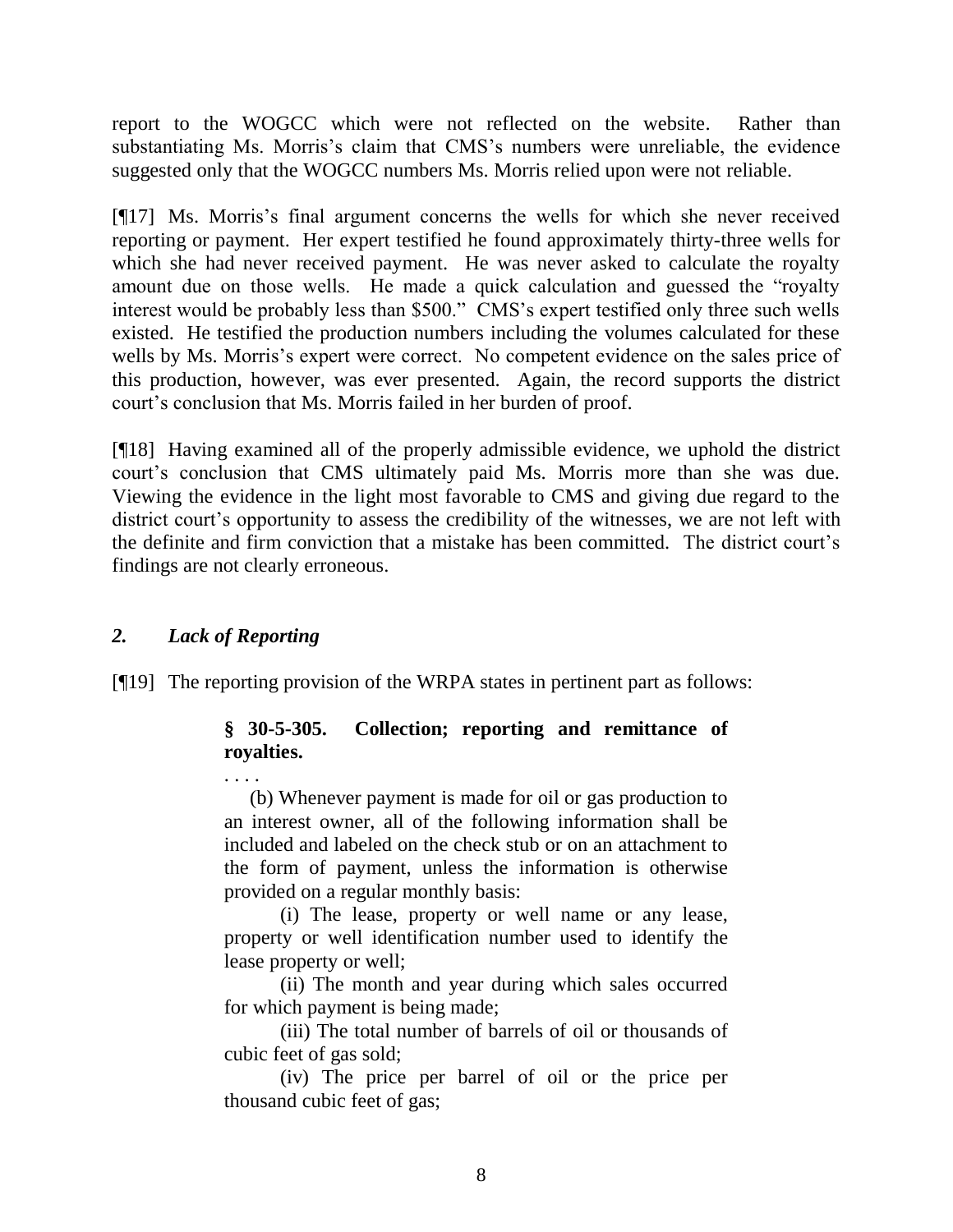(v) The total amount of state severance, ad valorem and other production taxes;

(vi) An itemized list of any other deductions or adjustments;

(vii) The net value of total sales after deductions;

(viii) The owner's interest in sales from the lease, property, or well expressed as a decimal;

(ix) The owner's share of the total value of sales prior to any deductions;

(x) The owner's share of the sales value less deductions; and

(xi) An address where additional information pertaining to the owner's interest in production may be obtained and questions answered. If information is requested by certified mail, an answer must be mailed by certified mail within thirty (30) days of receipt of the request.

[¶20] The penalty for failing to report as required in the above provision is set out in § 30-5-303(c) as follows:

> Any person who fails to provide royalty information as provided in W.S. 30-5-305(b) is liable to the affected royalty, overriding royalty or other nonworking interest owner in the amount of one hundred dollars (\$100.00) per month that complete reporting is not provided to the interest owner.

[¶21] The district court concluded that the plain language of the WRPA did not require CMS to report when the funds were being held in escrow. The district court reasoned: ―This makes perfect sense, because one who is uncertain regarding whom to pay or how much to pay can hardly be expected to report accurately."

[¶22] The district court continued:

Each party presented expert testimony at trial in an attempt to prove its central contention. [Ms. Morris] attempted to portray herself as an innocent interest holder whose royalties were unlawfully withheld by [CMS], who was also in violation of the Act's reporting requirements. [CMS] attempted to portray itself as a diligent lessee more than willing to pay the royalties, but confused as to the identity of the interest holder and therefore justified in withholding payment. Neither position is entirely accurate.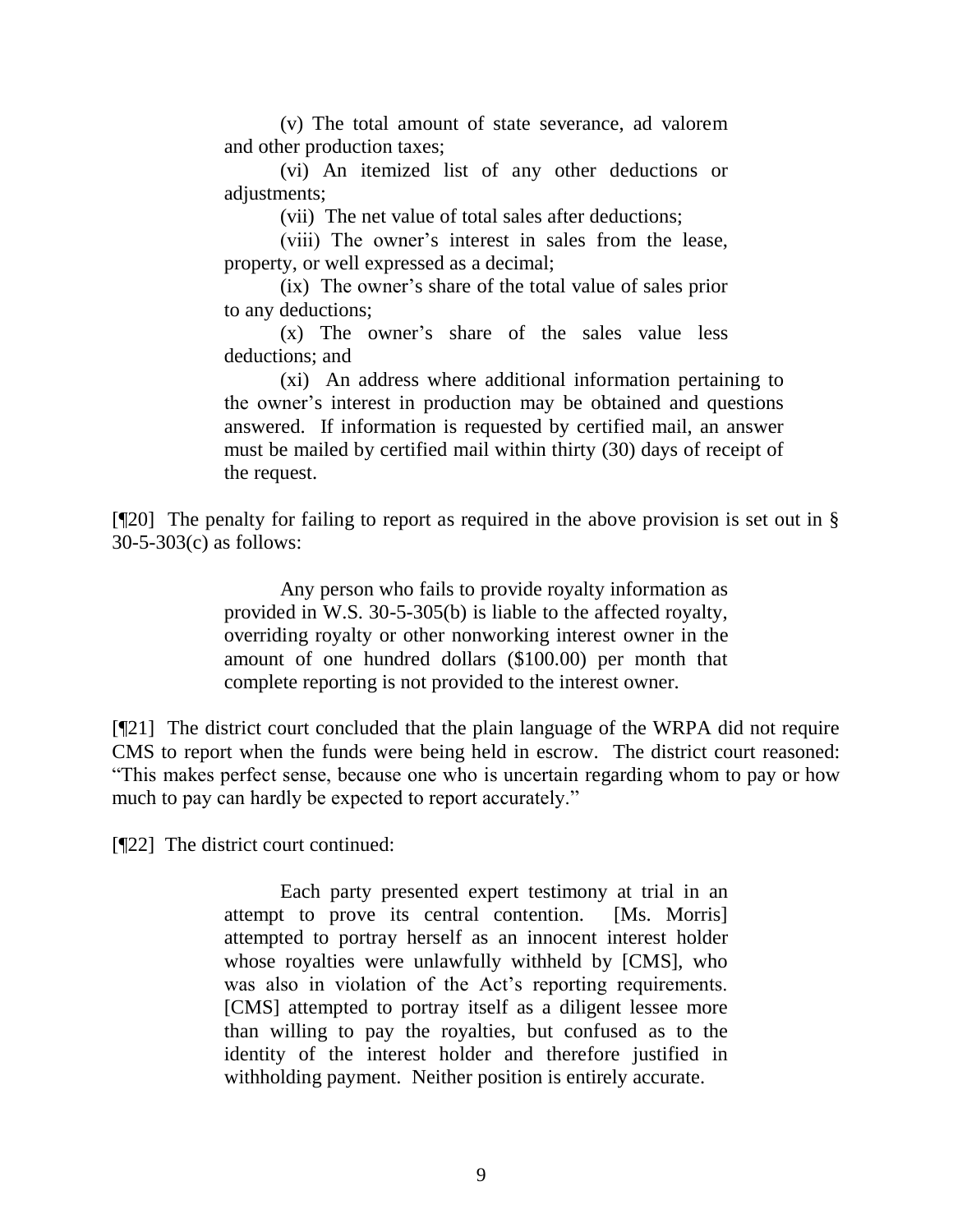Much of the testimony at trial concerned blow-byblow descriptions of the cause and effect of various problems with [Ms. Morris's] title. In the court's eye, however, much of that testimony was superfluous. As the statute makes clear, producers of oil and gas must timely pay royalties to interest holders. If for *any reason* the making of timely payments is not feasible, producers must escrow the royalties in question while the problem – be it *whom* to pay or *how much* to pay – is sorted out. In the matter at bar, there can be no question that with respect to the majority of wells [CMS] knew *whom* to pay – its own title opinions indicated that much. In the majority of instances the question was with respect to the *amount* to be paid. The uncontroverted evidence was that on the vast majority of producing wells, [CMS] knew that [Ms. Morris] had at least some interest.

Similarly, in those instances where a genuine question regarding the identity of the interest holder arose, [CMS] should have immediately escrowed the funds in question. . . . [I]t is manifest that while the wells were producing, [CMS] should have been paying *someone*; the Act and later Supreme Court interpretations make clear that if the identity of the royalty interest holder is an issue the funds should be escrowed immediately.

(Emphasis in original) The district court concluded as a matter of law that CMS violated the WRPA by failing to submit the required reports for twenty-nine months; accordingly, the court imposed a penalty of \$2,900.

[¶23] Both parties appealed the district court's conclusion. Ms. Morris asserts the district court erred in finding CMS properly reported production while CMS contends the district court correctly found that it fully and accurately reported but erred in awarding reporting penalties. Neither of these assertions makes sense in light of the district court's conclusion. The district court did not conclude that CMS properly reported; rather, the district court concluded that CMS failed to properly report for twenty-nine months. Neither party challenges the district court's finding that CMS failed to report during the specified time period, or argues that this finding was not supported by the record.

[¶24] Ms. Morris challenges the manner in which the district court applied the reporting penalty. Ms. Morris asserts that § 30-5-303(b) requires producers to submit a report for each well and failing to do so are subject to a \$100 penalty per month per well. The district court concluded the statute required a producer to submit a complete report each month to the interest holder and the failure to do so would result in a penalty of \$100 for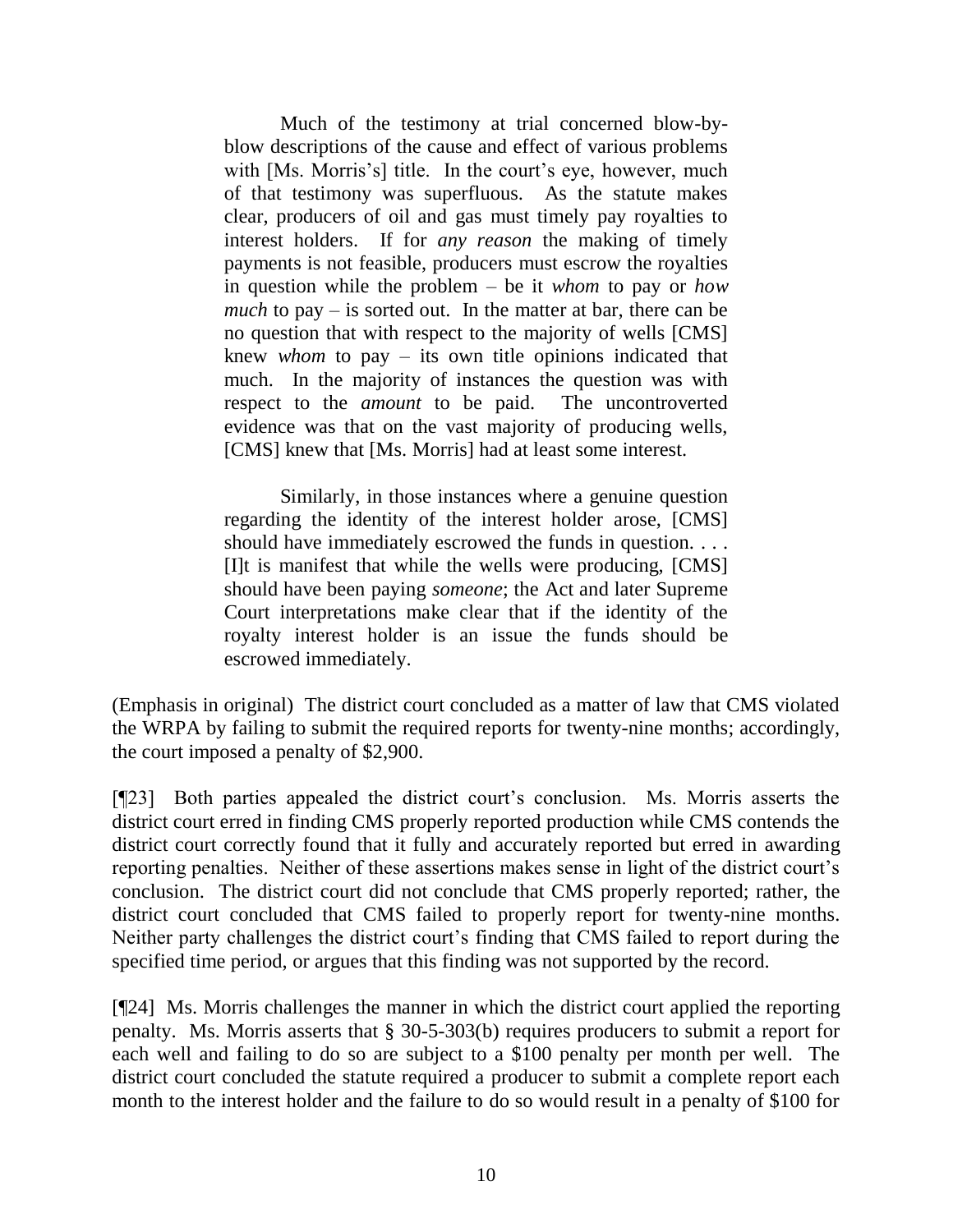each month complete reporting did not occur. In reaching this result, the district court concluded the language of the statute was clear and unambiguous; § 30-5-305 provided for reporting by "lease, property or well name," meaning a producer complied by sending the interest owner one report per month detailing production on all wells on a particular lease in which the owner had an interest; and to construe § 30-5-303(c) as Ms. Morris asserted would require adding words the legislature omitted as follows:

> Any person who fails to provide royalty information as provided in W.S. 30-5-305(b) is liable to the affected royalty, overriding royalty or other nonworking interest owner in the amount of one hundred dollars (\$100.00) *per well* per month that complete reporting is not provided to the interest owner.

[¶25] Applying the usual rules of statutory construction, the district court declined to construe the WRPA as requiring one report *per well* per month. The district court likewise rejected Ms. Morris's claim that the \$100 penalty should be compounded each month no report was submitted, concluding instead that the provision means what it says: a producer who fails to submit a complete monthly report is liable to the interest owner in the amount of \$100 per month.

[¶26] Our review of statutory provisions is governed by the following standards:

The paramount consideration is to determine the legislature's intent, which must be ascertained initially and primarily from the words used in the statute. We look first to the plain and ordinary meaning of the words to determine if the statute is ambiguous. A statute is clear and unambiguous if its wording is such that reasonable persons are able to agree on its meaning with consistency and predictability. Conversely, a statute is ambiguous if it is found to be vague or uncertain and subject to varying interpretations. If we determine that a statute is clear and unambiguous, we give effect to the plain language of the statute.

*Kennedy Oil v. Dep't of Revenue*, 2008 WY 154, ¶ 10, 205 P.3d 999, 1003 (Wyo. 2008) (citations omitted). Ultimately, whether a statute is ambiguous is a matter of law to be determined by the court. *Id*.

[¶27] Looking at the language of § 30-5-305(b) as set out in paragraph 19 above, the clear intent of the legislature was that interest owners would receive all of the information identified in subparagraphs (i) through (xi) on a regular monthly basis. The provision does not require the information to be provided on a per well basis but instead authorizes the information to be provided *by lease, property or well*. For example, § 30-5-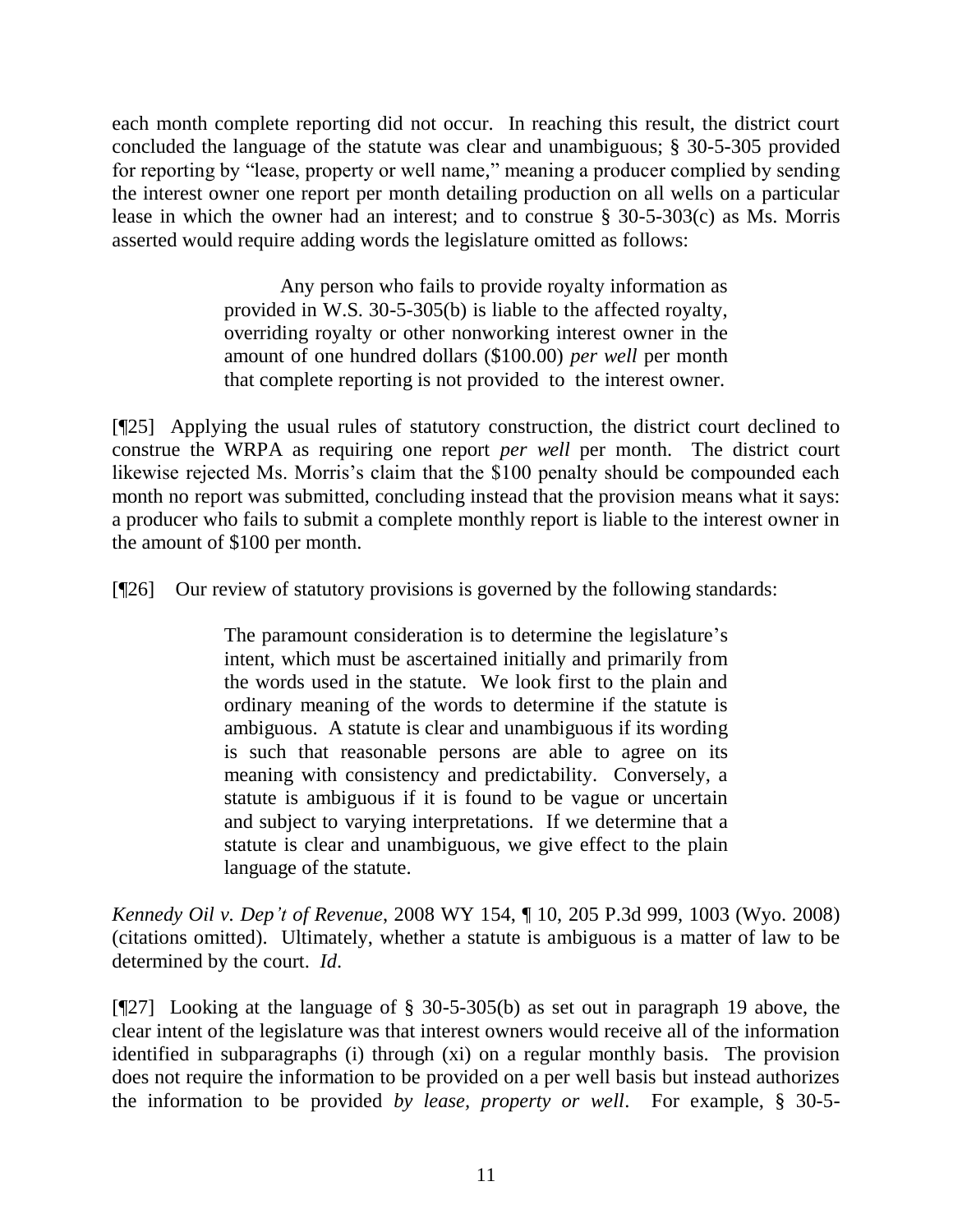$305(b)(viii)$  requires the report to include "the owner's interest in sales from the lease, property, or well . . . ." The legislature's further intent was that anyone who failed to provide the information required in § 30-5-305(b) would be liable to the interest owner in the amount of \$100 for each month that a complete report was not provided.

[¶28] Given the clear language of § 30-5-303(c), we agree with the district court's conclusion that the legislature did not intend to impose the \$100 per month penalty for each well; had that been its intent, it would have said so. As this Court has said, the omission of words from a statute is considered to be an intentional act by the legislature and we will not read words into a statute when the legislature has chosen not to include them. *Kennedy*, ¶ 14, 205 P.3d at 1004. When statutory words are clear and unambiguous, a court risks an impermissible substitution of its own views, or those of others, for the intent of the legislature if any effort is made to interpret or construe statutes on any basis other than the language invoked by the legislature. *Id*. The district court correctly determined that CMS was liable to Ms. Morris in the amount of \$100 for each month that it failed to submit a complete report.

[¶29] Ms. Morris also contends the district court erred in concluding that the \$100 per month reporting penalty was not cumulative. By calculating the \$100 per month penalty per well and then adding the penalty for each preceding month to the next month, Ms. Morris has asserted throughout these proceedings that CMS owed her \$2,208,500. We conclude that the district court correctly determined from the plain language of the statute that the legislature intended to impose a maximum penalty of \$100 for each month complete reporting did not occur. Nothing in the statutory language suggests otherwise.

[¶30] CMS asserts in its cross appeal that the district court erred in awarding reporting penalties under the WRPA. CMS contends that Ms. Morris presented no evidence showing the specific months when it failed to report and the district court made no finding in that regard. Given the lack of evidence and findings, CMS asserts, the reporting penalties awarded were based upon speculation.

[¶31] Contrary to CMS's assertions, Ms. Morris presented evidence that CMS did not submit reports for numerous wells in which she asserted a royalty interest. Additionally, her expert witness identified thirty-three wells in which she had an interest but received no report. On the basis of the evidence, the district court found that CMS should have submitted reports "beginning in November 1999, which is six months after the start of production in April, 1999" and continuing "from that point forward through March 2002. ..." Concluding that CMS failed to report for that twenty-nine month period, the district court ordered CMS to pay \$2,900 in reporting penalties.

[¶32] The evidence presented at trial supports the district court's determination that CMS failed to submit complete monthly reports from July of 2000 through March of 2002. However, we are puzzled by the district court's finding that CMS was required to report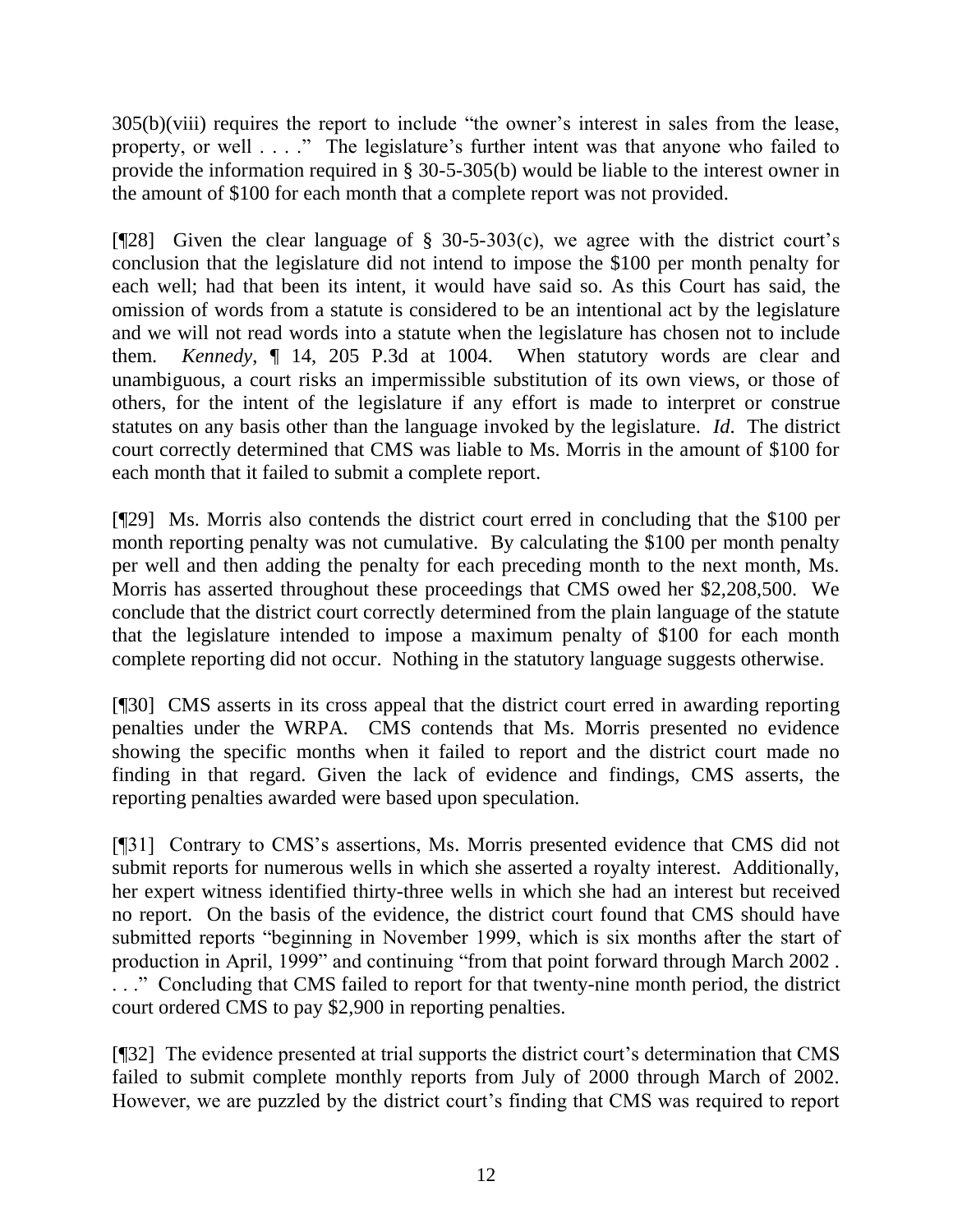beginning in November of 1999. Section 30-5-301 requires payment within six months after the first day of the month following the first day of sale. Section 30-5-305(b) requires reporting on a regular monthly basis once payment commences. The first sale was in December of 1999. Therefore, it appears the first payment—and the first report was due six months after January 1, 2000, that is, July of 2000. On remand, the district court should consider this issue and determine the proper penalty.

# *3. Attorney's Fees and Costs*

[¶33] The district court concluded that Ms. Morris was the prevailing party until November 25, 2002, the date CMS paid her royalties in full. The court reached this conclusion because it was "convinced that [Ms. Morris] would not have received her royalty interests had she not commenced litigation" and "there can be no doubt that she improved her position through this litigation." However, the district court also concluded that CMS had paid Ms. Morris's royalties by November 25, 2002, and after that date the proceedings were limited to calculating reporting penalties, costs and attorney's fees. On those issues the district court concluded CMS was the prevailing party from November 26 forward. The court awarded Ms. Morris attorney's fees and costs of \$7,638.37. It awarded CMS \$277,450.40 in attorney's fees and \$6,946.03 in costs for a total of \$284,396.43.

[¶34] Both parties appealed the district court's ruling. Ms. Morris claims the district court erred in awarding CMS costs and fees. CMS contends the district court improperly found Ms. Morris to be the prevailing party from March to November 2002 and that decision should be reversed.

[¶35] In considering claims for attorney's fees, Wyoming follows the American Rule pursuant to which each party is responsible for his or her own attorney's fees in the absence of an express contractual or statutory provision to the contrary. *Stafford v. JHL, Inc.*, 2008 WY 128, 1 16, 194 P.3d 315, 318 (Wyo. 2008). In this case, the award of attorney's fees is addressed expressly in § 30-5-303(b), which provides as follows:

> (b) The district court for the county in which a well producing oil, gas or related hydrocarbons is located has jurisdiction over all proceedings brought pursuant to this article and the prevailing party in any proceedings brought pursuant to this article shall be entitled to recover all court costs and reasonable attorney's fees.

Pursuant to this provision, in deciding the motions for attorney's fees, the district court correctly focused on the question of which party was the "prevailing party."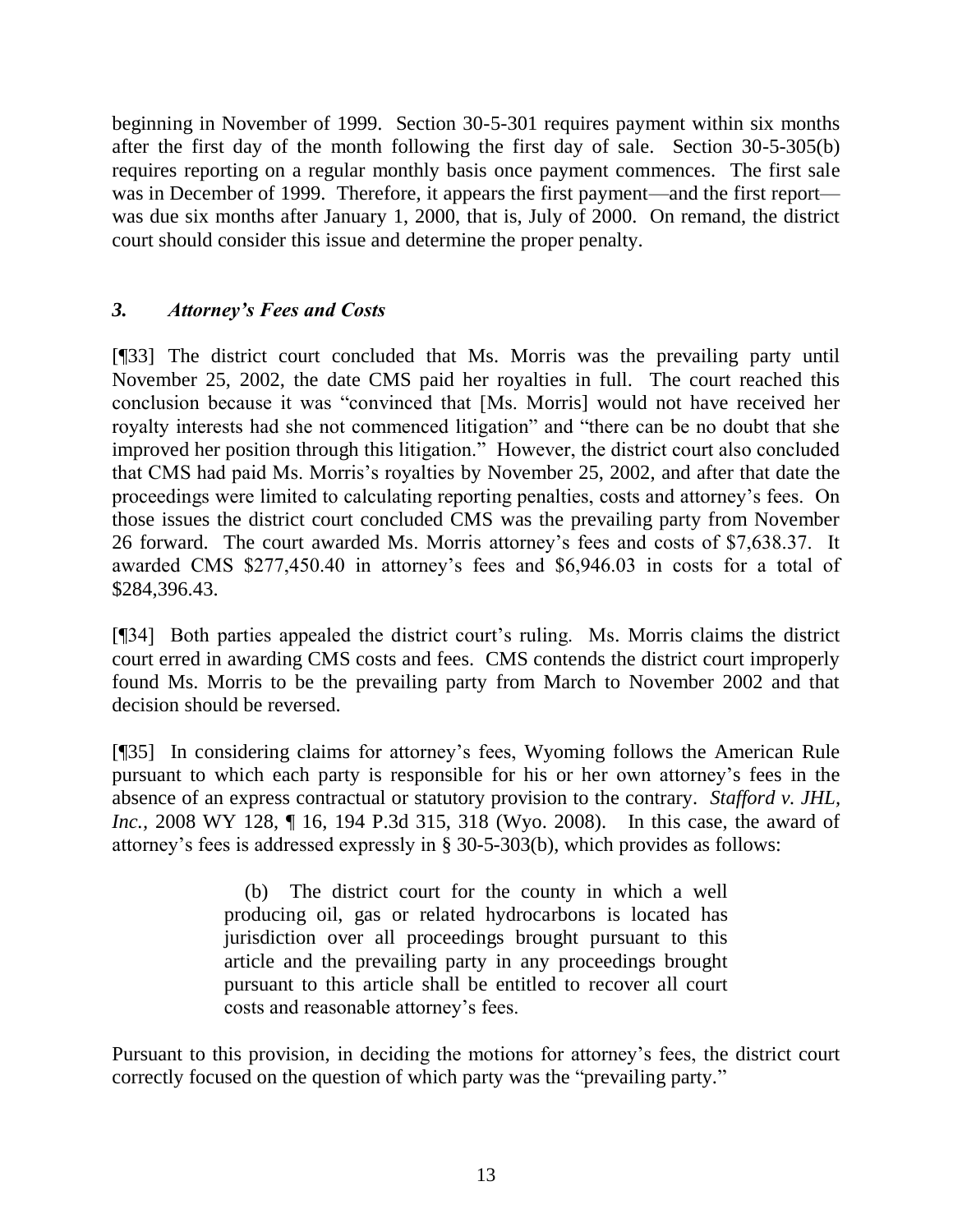[¶36] The determination of whether a party is a prevailing party is one of law, which we review *de novo*. *Veile v. Bryant*, 2005 WY 150, ¶ 7, 123 P.3d 562, 564-65 (Wyo. 2005). We have defined "prevailing party" for purposes of awarding costs of litigation as one who "improves his or her position by the litigation."  $Id.$ ,  $\P$  9, 123 P.3d at 565 (quoting *Schaub v. Wilson*, 969 P.2d 552, 561 (Wyo. 1998)).

[¶37] We have applied the definition of "prevailing party" in other cases. In *Veile*, for example, Mr. Veile filed a complaint with a State Board. The Board dismissed the complaint after finding no basis for the claims. Mr. Veile sought review in district court. The district court concluded it did not have jurisdiction and dismissed the petition. Mr. Veile then sought review in this Court. We concluded the district court did have jurisdiction and reversed the district court's judgment. Proceeding to address the merits of Mr. Veile's claims, we upheld the Board's ruling. When Mr. Veile sought to recover litigation costs, the district court denied his motion and we affirmed on the ground that Mr. Veile had not improved his position through the litigation; therefore, he was not the prevailing party and was not entitled to recover his costs.

[¶38] We determined in *Schaub*, 969 P.2d at 561, that the district court properly exercised its discretion in finding that the plaintiff in an action arising out of a motor vehicle accident was not the prevailing party for purposes of awarding costs. There, the plaintiff obtained a default judgment against the defendant after he failed to answer the complaint. *Id*. at 555. In a subsequent hearing on damages, however, the district court concluded the plaintiff's injuries were not caused by the accident. *Id*. Because the plaintiff failed to prove the accident was the proximate cause of her injuries, we upheld the district court's determination that she did not improve her position through litigation, was not the prevailing party and was not entitled to recover her costs. *Id*. at 561.

[¶39] One other case merits discussion. In *Crawford v. Amadio*, 932 P.2d 1288 (Wyo. 1997), the defendant made an offer of judgment prior to trial, which the plaintiff did not accept. The case went to trial and the jury awarded less than the offer of judgment. The district court awarded the plaintiff litigation costs up to the time of the offer and awarded the defendant costs from that point forward.

[¶40] This Court upheld the district court's division of costs between the parties on the basis of Wyo. Stat. Ann. § 1-14-124 (1988) and W.R.C.P. 54(d), which provided that a prevailing party was entitled to payment of costs "except when express provision therefor is made either in a statute or in these rules," and W.R.C.P. 68, which provided that a party who rejected an offer of judgment and then obtained a judgment less favorable than the offer of judgment was required to pay the costs incurred after the offer was made. Reading Rule 68 as an "express provision [for costs] made in these rules" as referenced in § 1-14-124 and Rule 54, the district court, and this Court, concluded Rule 68 governed and the plaintiff was required to pay the costs incurred after the offer of judgment was made. Had CMS made, and Ms. Morris rejected, an offer of judgment prior to trial for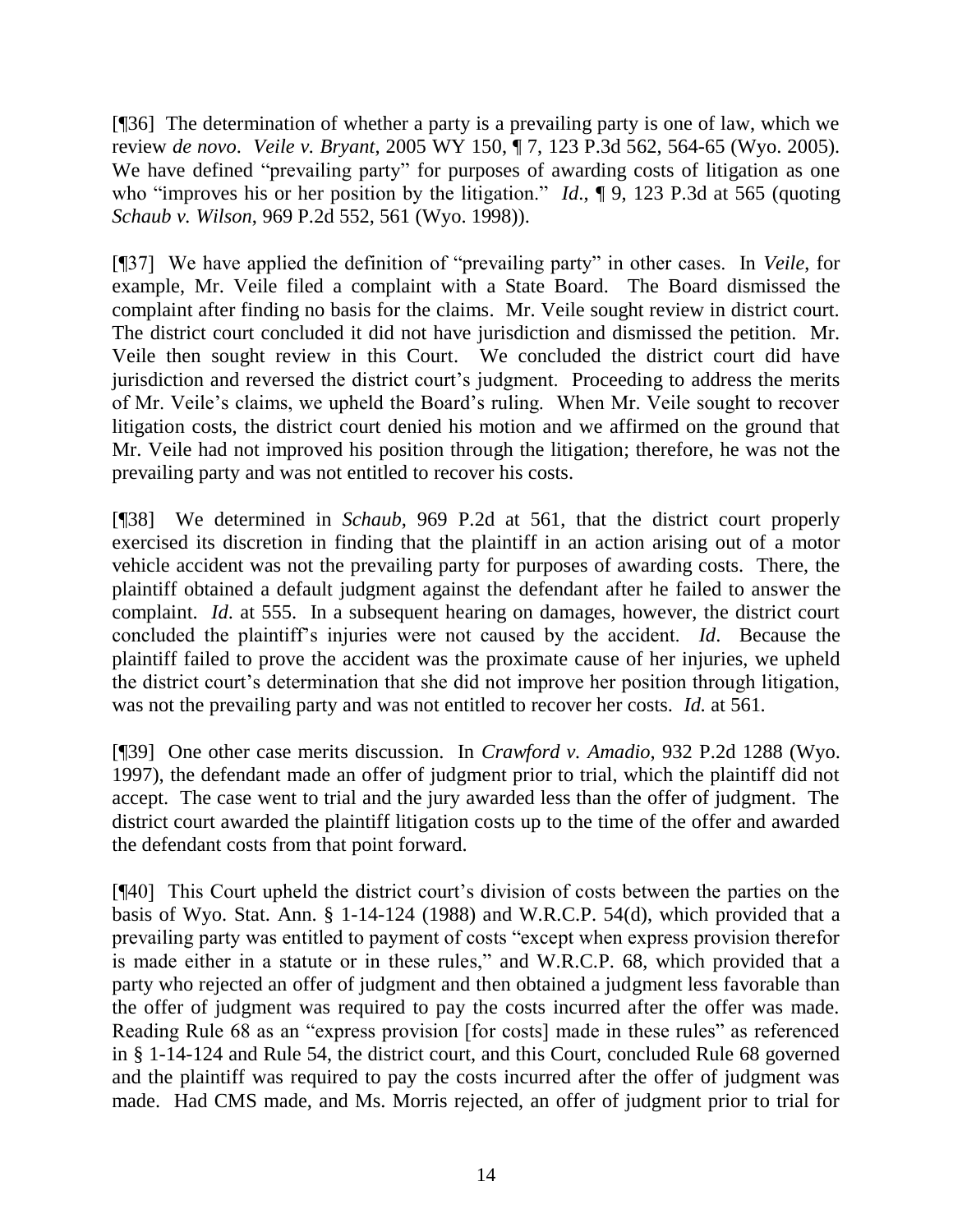more than the amount of the judgment she obtained, Ms. Morris would have been required to pay the costs incurred after the offer was made. CMS made no such offer and so *Crawford* does not apply.

[¶41] With this precedent in mind, we turn to the district court's conclusion that Ms. Morris was the prevailing party in this case. The evidence showed CMS knew from the title opinions it had obtained that Ms. Morris had some overriding royalty interest, but did not make payments to her or place the funds in escrow for the five month period from July to November of 2000 and again from January 29 to April 8, 2002. Thus, Ms. Morris prevailed on the issue that CMS failed to pay her or escrow the payments as required by the WRPA. The evidence also showed that from July of 2000, six months after the first sale of production, until April 8, 2002, when CMS placed funds in escrow, CMS failed to provide reports to Ms. Morris as the WRPA required. Thus, Ms. Morris prevailed on that issue as well.

[¶42] In addition, the district court was convinced that Ms. Morris would not have received her royalty payments had she not filed this action. We are not persuaded the district court's finding in that regard was clearly erroneous. Ms. Morris filed this action on March 26, 2002. On April 8, 2002, CMS deposited funds into the escrow account. Eight months later, CMS made the first of two payments to Ms. Morris from the account. Over the course of the next two years, the district court was inundated with motions, responses and supporting documentation. The district court considered the parties' respective summary judgment motions, briefs and arguments and issued a lengthy ruling. It then heard three days of testimony, during which it had the opportunity to observe the witnesses, consider their credibility and weigh their testimony. After the trial, the district court issued another lengthy ruling along with the judgment. The district court was in the best position to assess whether Ms. Morris would have been paid if she had not filed suit, there is nothing in the record to suggest its assessment was clearly erroneous, and we will not disturb it on appeal.

[¶43] Unlike the claimants in *Veile* and *Schaub*, Ms. Morris did improve her position through litigation. She obtained payments she otherwise would not have, proved that CMS violated the WRPA and obtained a judgment requiring CMS to pay reporting penalties. For its part, CMS responded to Ms. Morris's legal action by immediately placing the funds in escrow and ultimately paying Ms. Morris the royalties due. As a consequence of the trial, CMS has a judgment against it finding that it violated the WRPA and requiring it to pay reporting penalties. We uphold the district court's determination that Ms. Morris improved her position through this litigation and was the prevailing party for purposes of attorney's fees. We turn next to Ms. Morris's claim that the district court erred in awarding fees to CMS.

[¶44] Despite its findings that CMS failed to make payments and to report as the WRPA required and its further findings that Ms. Morris would not have been paid had she not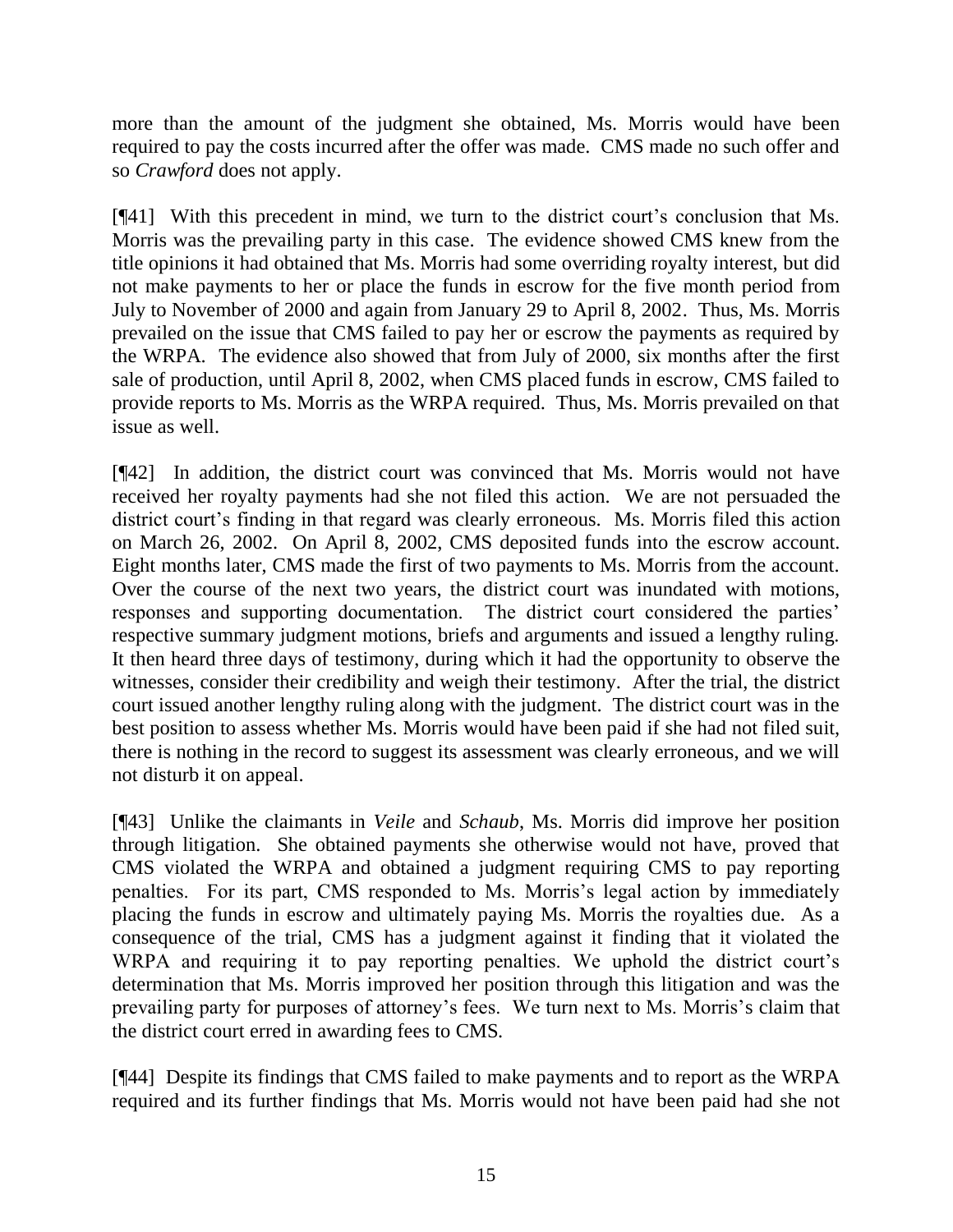filed legal action and improved her position through this action, the district court awarded Ms. Morris attorney's fees only from the time she filed the complaint in March of 2002 through the time that CMS finally made payment in full on November 25, 2002, eight months later. From that point forward, the district court awarded CMS attorney's fees. The district court apparently did so because Ms. Morris failed to prove her claim at trial that CMS owed more than it had already paid.

[¶45] As a matter of law, the district court's award of attorney's fees to CMS, when Ms. Morris was the prevailing party, cannot stand. The district court correctly concluded Ms. Morris was the prevailing party; CMS was not the prevailing party; § 30-5-303(b) authorizes an award of attorney's fees to the prevailing party; therefore, the district court erred in awarding CMS attorney's fees.

[¶46] In this case, the practical effect of the district court's award of attorney's fees to CMS was to punish Ms. Morris for not voluntarily dismissing her claim once CMS made some payment. Although hindsight may suggest that continuing to pursue the claim was imprudent, the record indicates that Ms. Morris pursued the case, in part, to obtain the information necessary to determine whether she was owed more than CMS had paid. Perhaps it would have been equally imprudent for her to have dropped her claim without having that information. Other procedures are available under the rules to encourage parties to accept bona fide settlement offers. *See* W.R.C.P. 68. Had CMS pursued those remedies it would have been entitled to recover its costs if Ms. Morris did not obtain a judgment greater than its offer. To punish Ms. Morris for pursuing the litigation and not accepting the amount CMS paid, without CMS having provided the required reports to allow her to determine whether she was being properly paid, runs counter to the entire purpose of the WRPA as well as the express language of § 30-5-303(b) authorizing an attorney's fee award to the prevailing party. We reverse the district court's order awarding attorney's fees to CMS. On remand, the district court will be required to determine, in the exercise of its equitable discretion, the reasonableness of Ms. Morris's attorney's fees request for the period from November 22, 2002 through trial.

# *4. Application of the Escrow Provision*

[¶47] In her final issue, Ms. Morris asserts the district court erred when it held CMS was not in violation of the WRPA once it escrowed the funds in April of 2002. She claims this ruling failed to take into account that there were some wells for which she never received payment or reports. In other words, Ms. Morris contends, the evidence showed that CMS was continuing to violate the WRPA after it escrowed the funds; therefore, the district court's calculation of the reporting penalty was incorrect.

[¶48] Ms. Morris is correct that the district court found that CMS did not specifically pay her for three wells in which she had an interest, and that there were likely other wells for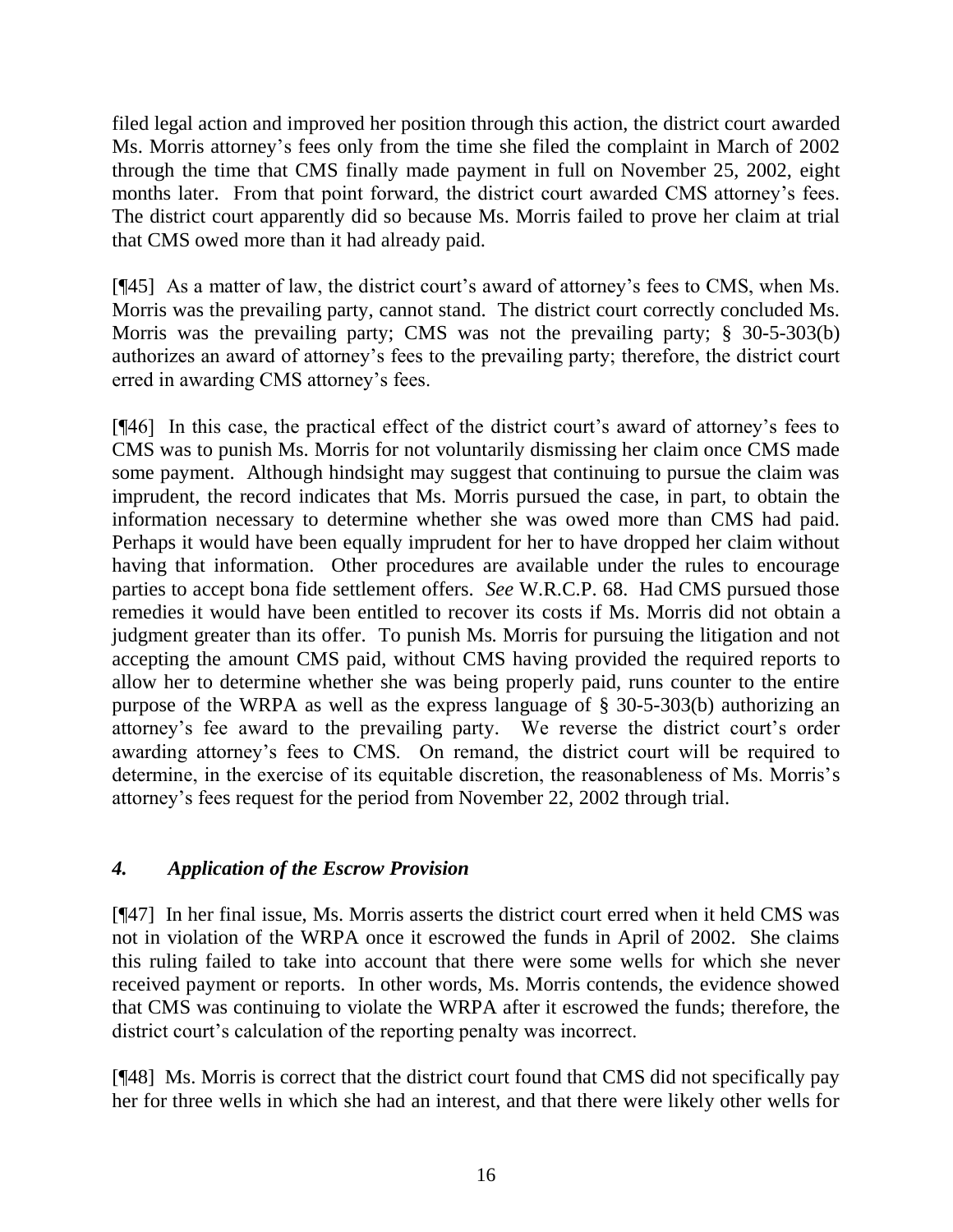which she was not paid. However, the district court also found that Ms. Morris's expert witness testified that he estimated the amount remaining unpaid at the time of trial was less than \$500. This testimony, together with evidence CMS presented, tended to show that upon paying Ms. Morris the total sum of \$38,657.41 as of November 25, 2002, CMS had paid approximately \$3,000 more than it owed. In light of the testimony of Ms. Morris's expert that \$500 remained unpaid, the district court's ruling was supported by the evidence.

### **CONCLUSION**

[¶49] The district court's conclusion that Ms. Morris received all the royalty payments she was due is supported by the evidence. The district court correctly concluded CMS failed to submit reports as required by the WRPA. The district court's conclusion that CMS violated the WRPA by failing either to pay Ms. Morris the royalties due or place them in escrow is supported by the evidence. The district court correctly concluded Ms. Morris was the prevailing party and awarded her attorney's fees. The district erred in awarding CMS attorney's fees.

[¶50] The district court's ruling is affirmed in part, reversed in part, and remanded for further proceedings in accordance with this opinion.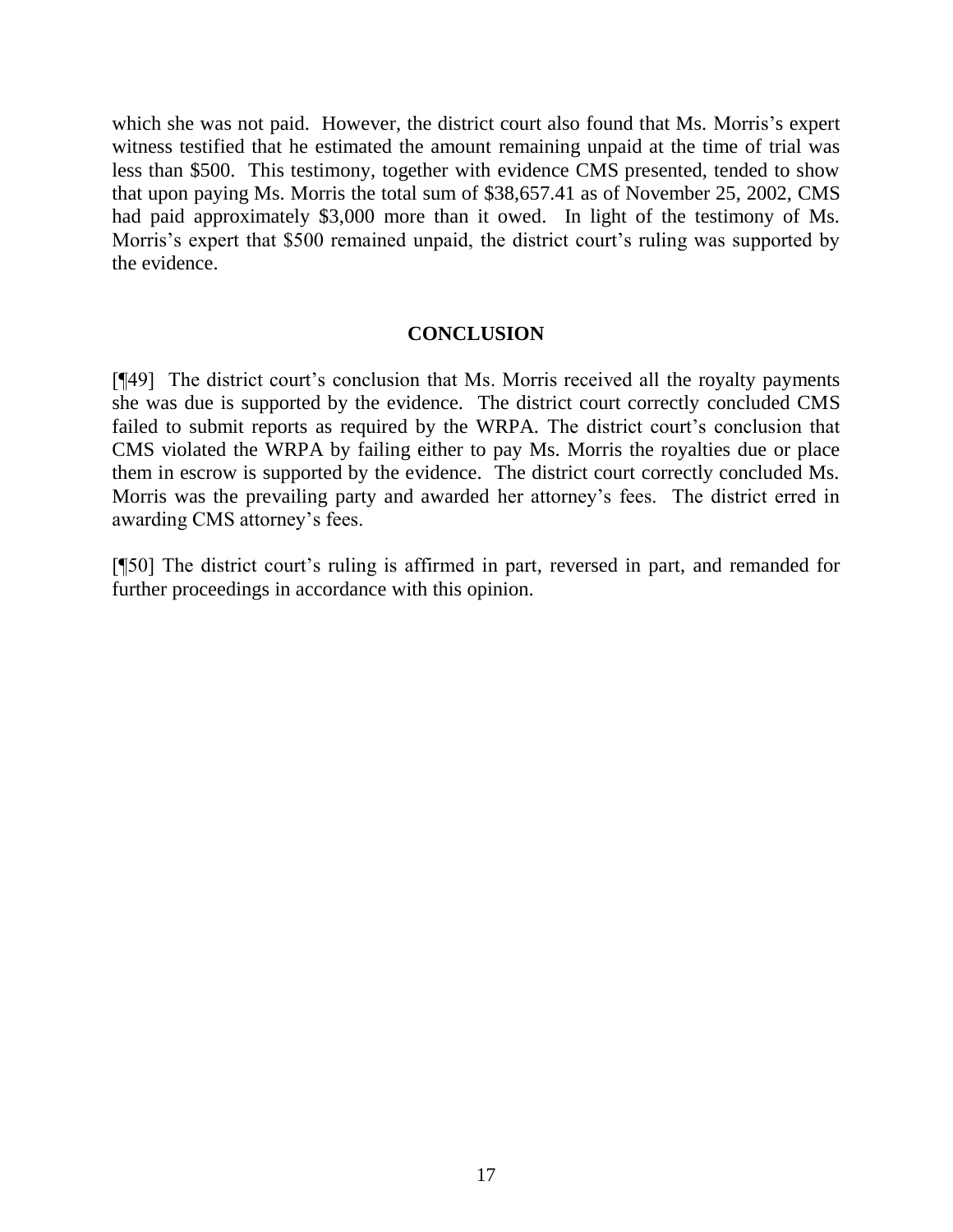### **GOLDEN**, **J.**, dissenting.

[¶51] I respectfully dissent from the majority opinion's conclusions regarding the reporting penalties and attorney's fees.

### *Reporting Penalties*

[¶52] I believe the majority opinion misses the primary mark on this issue. Despite the majority opinion's statement to the contrary, CMS expressly challenges the factual bases for the award of reporting penalties. In its appeal against the award for reporting penalties (S-08-0104), CMS argues the award of reporting penalties was purely speculative because Morris failed to prove with any specificity that any reporting penalties were due:

> Plaintiff did not attempt to prove the months when CMS allegedly failed to report or that it reported improperly in any specific month. The undisputed evidence is that CMS paid Plaintiff throughout the time period in question and that the check detail provided by CMS to Plaintiff provided all the information required by Wyo. Stat. Ann. § 30-5-305.

[¶53] In order to determine if Morris presented adequate proof to substantiate an award of penalties for lack of reporting for 29 months, it first must be determined when reports were due. Wyoming Statute § 30-5-305(b) unambiguously answers this question. Section 305(b) requires a report "[w]henever payment is made." My review of the record reflects that attached to every payment made is a check detail containing the requisite statutory information. Indeed, the disputes between Morris and CMS began with Morris questioning some of the information contained in the check details. Finding no contrary evidence, I would hold that the district court's ruling that CMS failed to properly report clearly erroneous and reverse the same.

## *Award of Attorney's Fees and Costs*

[¶54] On this issue, I believe Morris was not the prevailing party for any purpose. The key to the resolution of this issue is the definition of "prevailing party." As the majority opinion correctly states, this Court has defined "prevailing party" as one who improves her position through litigation. The open question concerns the circumstances under which a party can be said to have improved her position through litigation. The obvious situation is where a judgment has been entered. This is what happened in both *Veile* and *Schaub*. The judgment was adverse to the appellants in both cases so it was obvious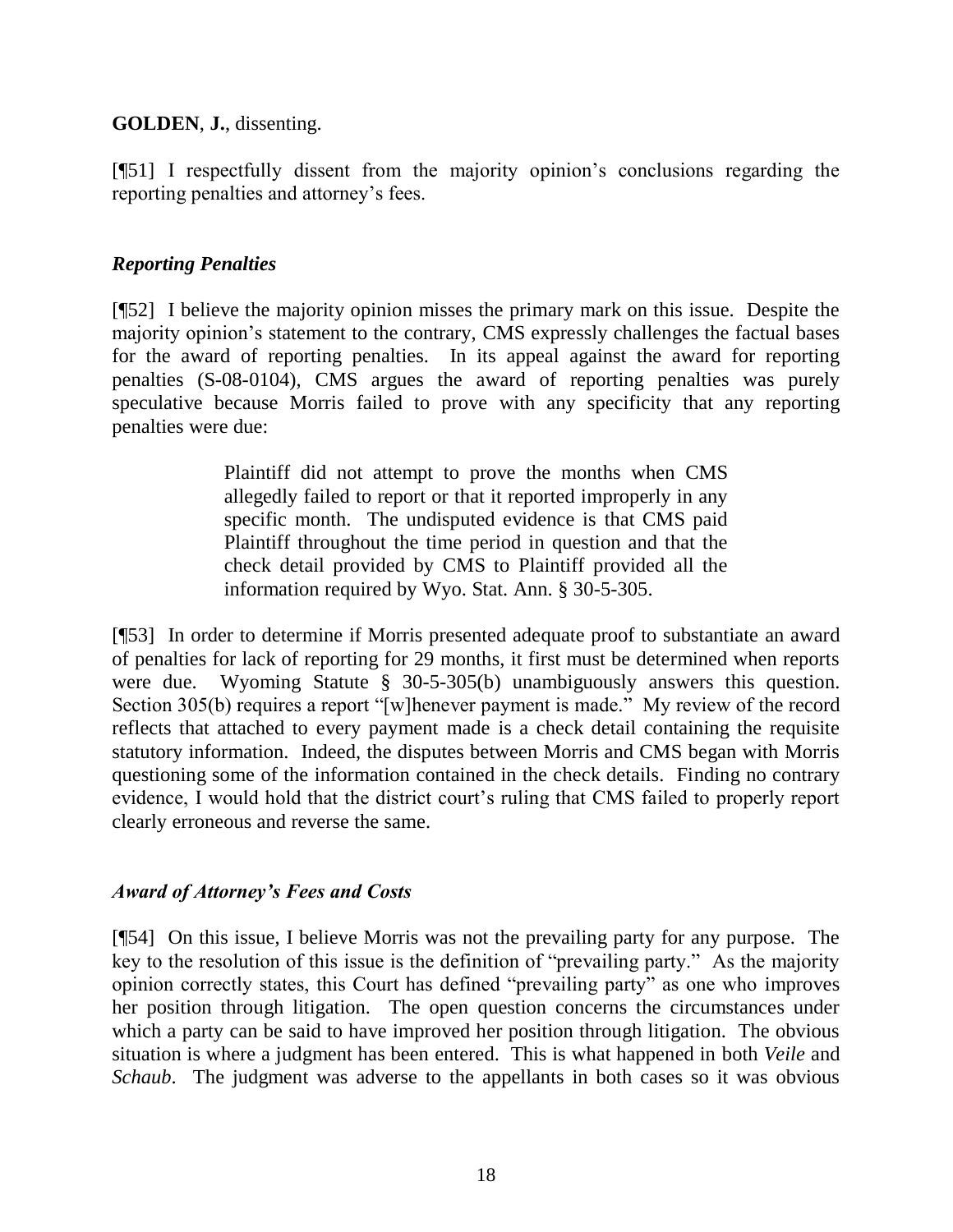neither improved their position through litigation. The opposite is also true. A party that is awarded judgment in their favor clearly has improved her position through litigation.

[¶55] The less obvious situation is where a party has achieved success outside the courtroom. Under the so-called "catalyst theory," this party can also be deemed the prevailing party. The catalyst theory provides that parties are entitled to reasonable fees by demonstrating that their litigation was the catalyst for obtaining the relief sought, albeit in another venue such as through the defendant's voluntary change in conduct or via a private, non-judicial settlement agreement. When the district court in this case awarded Morris limited attorneys' fees because it determined Morris would not have received payment from CMS absent the filing of the instant legal action, it was relying on the catalyst theory.

[¶56] This Court has never expressly commented on the catalyst theory. Now that it is squarely before us, I would reject the catalyst theory because it runs contrary to the language and intent of Wyo. Stat. Ann. § 30-5-303(b). The American Rule reflects the common law rule. "When statutes are in derogation of the common law, they must be strictly construed and carefully adhered to." *State By and Through Dept. of Family Services v. Jennings*, 818 P.2d 1149, 1150 (Wyo. 1991). *See also KAC v. SR*, 771 P.2d 811, 813 (Wyo. 1989); *State v. Stovall*, 648 P.2d 543, 547-48 (Wyo. 1982); *Mahaney v. Hunter Enterprises, Inc*., 426 P.2d 442, 444 (Wyo. 1967). Thus, statutes are not to be understood as effecting any change in the common law beyond that which is clearly indicated either by express terms or by necessary implication from the language used. Because § 30-5-303(b) is a fee-shifting statute, it must be narrowly construed.

[¶57] The statute provides for the award of reasonable attorney's fees to a prevailing party in any proceeding brought under the WRPA. The United States Supreme Court discussed the definition of "prevailing party" at length in *Buckhannon Board & Care Home, Inc. v. West Virginia Dep't of Health & Human Resources*, 532 U.S. 598, 121 S.Ct. 1835, 149 L.Ed.2d 855 (2001). In discussing statutory language, the Court said:

> In designating those parties eligible for an award of litigation costs, Congress employed the term "prevailing" party," a legal term of art. Black's Law Dictionary 1145 (7th ed. 1999) defines "prevailing party" as "[a] party in whose favor a judgment is rendered, regardless of the amount of damages awarded in certain cases, the court will award attorney's fees to the prevailing party. -- Also termed successful party."

532 U.S. at 603, 121 S.Ct. at 1839. In a specially concurring opinion, Justice Scalia, joined by Justice Thomas, offered a thorough discussion as to the definition of the term "prevailing party:"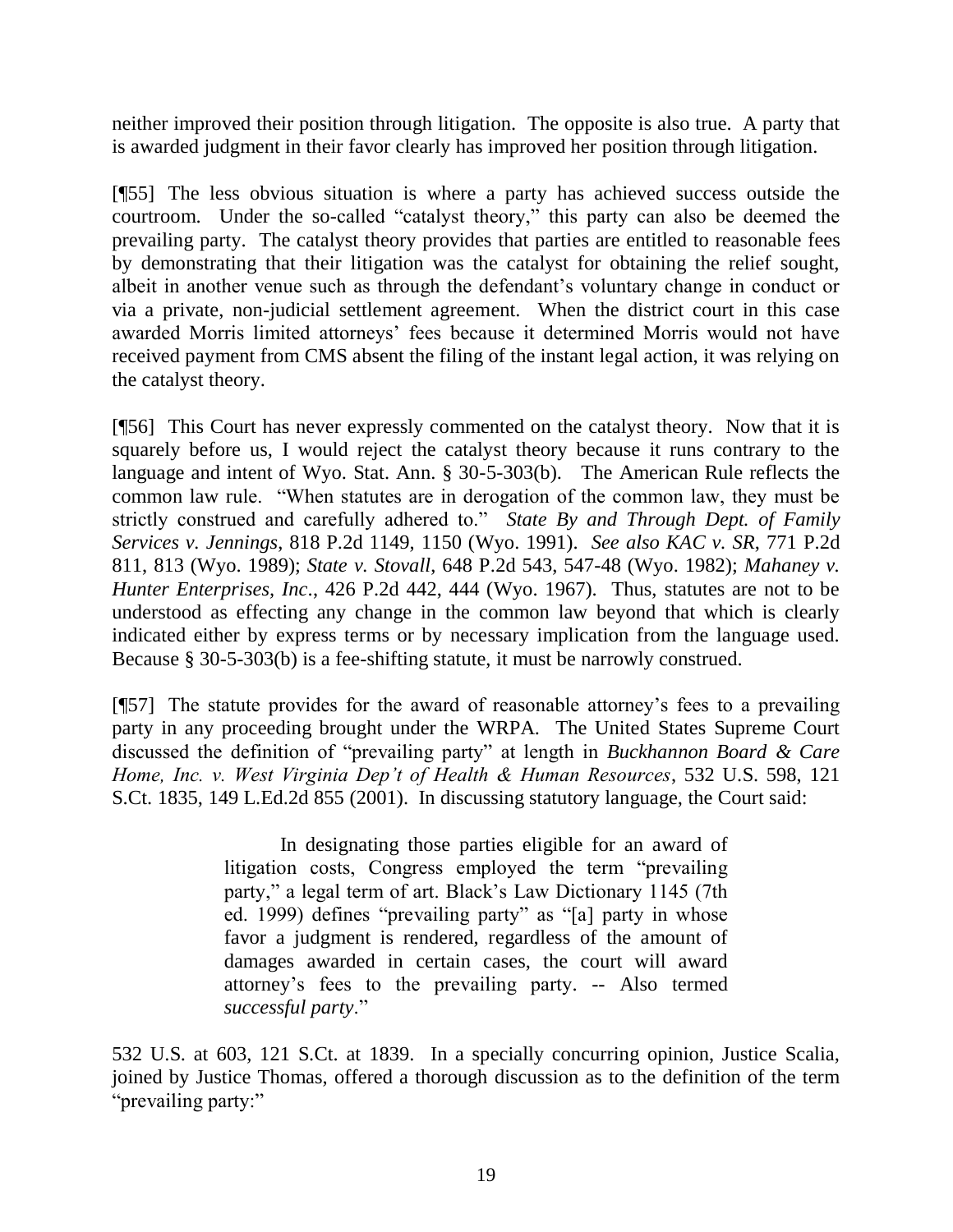[W]hen "prevailing party" is used by courts or legislatures in the context of a lawsuit, it is a term of art. It has traditionally – and to my knowledge, prior to enactment of the first of the statutes at issue here, *invariably* – meant the party that wins the suit or obtains a finding (or an admission) of liability. Not the party that ultimately gets his way because his adversary dies before the suit comes to judgment; not the party that gets his way because circumstances so change that a victory on the legal point for the other side turns out to be a practical victory for him; and not the party that gets his way because the other side ceases (for whatever reason) its offensive conduct. If a nuisance suit is mooted because the defendant asphalt plant has gone bankrupt and ceased operations, one would not normally call the plaintiff the prevailing party. And it would make no difference, as far as the propriety of that characterization is concerned, if the plant did not go bankrupt but moved to a new location to avoid the expense of litigation. In one sense the plaintiff would have "prevailed"; but he would not be the prevailing party in the lawsuit. Words that have acquired a specialized meaning in the legal context must be accorded their *legal* meaning.

*Id*. at 616, 121 S.Ct. at 1846 (Scalia, J., concurring).

[¶58] Given the definition of "prevailing party," the *Buckhannon* Court held that, in order to be deemed a prevailing party, there must be a material modification in the *legal* relationship of the parties. *Id.* at 604, 121 S.Ct. at 1840. The *Buckhannon* Court rejected the catalyst theory because it "allows an award where there is no judicially sanctioned change in the legal relationship of the parties." *Id.* at 605, 121 S.Ct. at 1840. Accordingly, the Court determined a defendant's voluntary change in conduct, absent judicial imprimatur, is insufficient to support an award of attorney's fees under a "prevailing party" statute. *Id.* 

[¶59] I find the United States Supreme Court's argument rejecting the catalyst theory sound for the narrow construction we must give § 30-5-303(b). I do not believe the Wyoming Legislature intended, by the statutory language used, to abrogate the common law to the extent that reasonable attorney's fees should be awarded if some important outcome favorable to the plaintiff is reached during the period of time a legal action is pending, even though the plaintiff did not, in any judicial sense, prevail. I would hold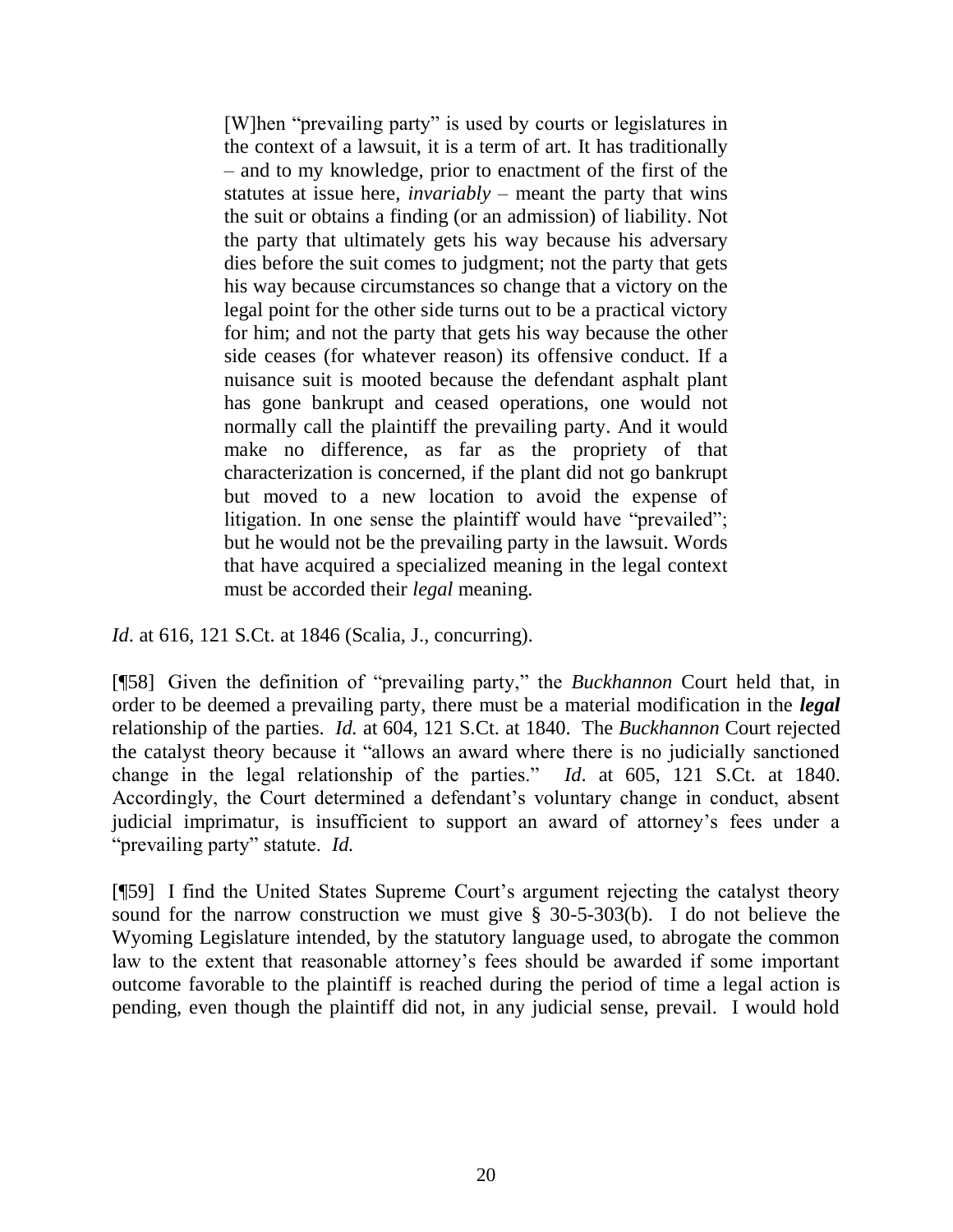that, based on the plain language of § 30-5-303(b), a party can only be considered a "prevailing party" in a juridical action if the party receives some form of juridical relief. $4$ 

[¶60] Returning, then, to the underlying action, this Court should reverse the district court's award of limited attorney's fees to Morris. The underlying action was comprised of two distinct claims: one for unpaid royalties pursuant to § 30-5-303(a); and one for failure to provide appropriate reports pursuant to  $\S$  30-5-305(b). As for unpaid royalties, the district court determined that, under the evidence presented, CMS paid Morris the royalties she was due. CMS, therefore, received the ultimate favorable judgment. The majority opinion has upheld, and rightly so, the district court's ultimate ruling in favor of CMS on the unpaid royalty claim. Certainly some payments to Morris by CMS occurred during the pendency of the legal proceedings, but the payments occurred outside the proceedings, involving no judicial action. For purposes of attorney's fees then, CMS was the prevailing party with regard to the claim for unpaid royalties. Since I would also hold that Morris failed to prove lack of reporting, CMS would also be the prevailing party on that issue.

[¶61] There is another important consideration supporting the rejection of the catalyst theory. Practically, adoption of the catalyst theory results in the necessity for extensive collateral litigation. Returning to *Buckhannon*, the United States Supreme Court expressed its concern that the catalyst theory "is clearly not a formula for 'ready administrability," 532 U.S. at 610, 121 S.Ct. at 1843 (quoting *Burlington v. Dague*, 505 U.S. 557, 566, 112 S. Ct. 2638, 120 L. Ed. 2d 449 (1992)), as a "catalyst theory hearing would require analysis . . . that will likely depend on a highly factbound inquiry and may turn on reasonable inferences from the nature and timing of the defendant's change in conduct.‖ 532 U.S. at 609, 121 S.Ct. at 1843 (internal quotation marks omitted).

[¶62] The instant case provides a good example of the necessity for secondary litigation under the catalyst theory. The question for determination as to whether Morris was a prevailing party under the catalyst theory is CMS's motivation for payment. The district court provided no specific factual findings supporting its determination that CMS would not have paid Morris if she had not filed the instant legal action. My review of the record evidence reveals this determination to be clearly erroneous. CMS worked extensively with Morris from the beginning of their dispute to help her resolve her title problems so it could pay her the legally appropriate amount. When she resolved the initial problems, CMS paid her royalties due. New title problems arose, prompting CMS to once again suspend payment. Once again CMS worked extensively, including involving its own attorney, to assist Morris in resolving the new title problems. A few days before Morris filed the instant legal action, CMS established an escrow account, funding it shortly after the action was filed. CMS continued to work with Morris to resolve her title problems.

 $\overline{a}$ 

<sup>&</sup>lt;sup>4</sup> Juridical relief would include not only judgment on the merits, but also such things as a court ordered consent decree or a court-approved settlement agreement.